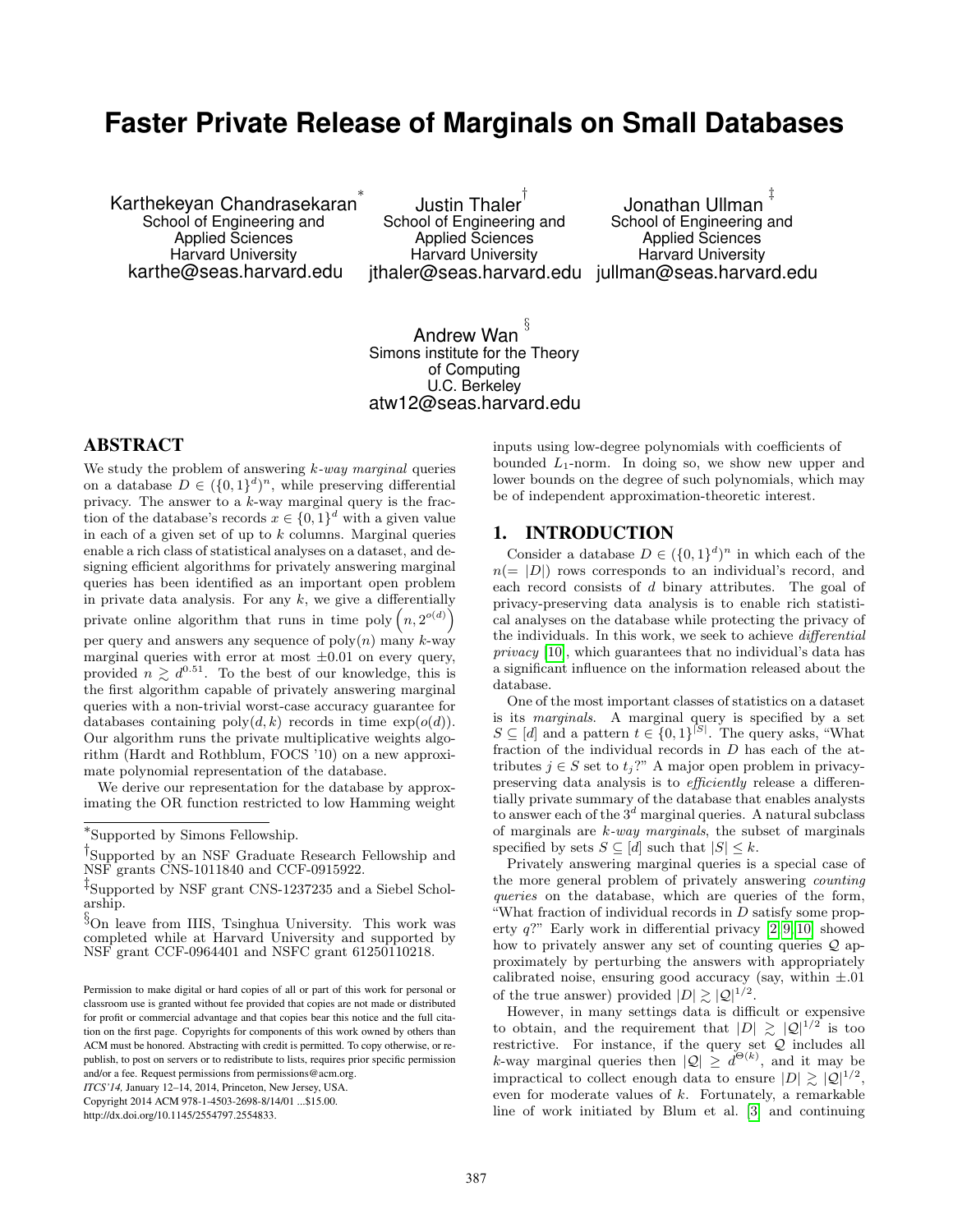with  $[11, 14, 17–19, 21, 28]$  $[11, 14, 17–19, 21, 28]$  $[11, 14, 17–19, 21, 28]$  $[11, 14, 17–19, 21, 28]$  $[11, 14, 17–19, 21, 28]$  $[11, 14, 17–19, 21, 28]$ , has shown how to privately release approximate answers to any set of counting queries, even when  $|Q|$  is *exponentially larger* than  $|D|$ . For example, the online private multiplicative weights algorithm of Hardt and Rothblum [\[19\]](#page-14-1) gives accurate answers to any (possibly adaptively chosen) sequence of queries Q provided √  $|D| \geq \sqrt{d} \log |\mathcal{Q}|$ . Hence, if the sequence consists of all kway marginal queries, then the algorithm will give accurate answers provided  $|D| \geq k\sqrt{d}$ . Unfortunately, all of these algorithms have running time at least  $2<sup>d</sup>$  per query, even in the simplest setting where  $Q$  is the set of 2-way marginals.

Given this state of affairs, it is natural to seek *efficient* algorithms capable of privately releasing approximate answers to marginal queries even when  $|D| \ll d^k$ . The most efficient algorithm known for this problem, due to Thaler, Ullman, and Vadhan [\[34\]](#page-14-4) (building on the work of Hardt, Rothblum, and Servedio [\[20\]](#page-14-5)) runs in time  $d^{O(\sqrt{k})}$  and releases a summary from which an analyst can compute the answer to any k-way marginal query in time  $d^{O(\sqrt{k})}$ .

Even though  $|D|$  can be much smaller than  $|Q|^{1/2}$ , a major drawback of this algorithm and other efficient algorithms for releasing marginals (e.g. [\[7,](#page-13-6)[12,](#page-13-7)[15,](#page-13-8)[16,](#page-14-6)[20\]](#page-14-5)) is that the database still must be significantly larger than  $\tilde{\Theta}(k\sqrt{d})$ , which we know would suffice for inefficient algorithms. Recent experimental work of Hardt, Ligett, and McSherry [\[18\]](#page-14-7) demonstrates that for some databases of interest, even the  $2^d$ -time private multiplicative weights algorithm is practical, and also shows that more efficient algorithms based on adding independent noise do not provide good accuracy for these databases. Motivated by these findings, we believe that an important approach to designing practical algorithms is to achieve a minimum database size comparable to that of private multiplicative weights, and seek to optimize the running time of the algorithm as much as possible. In this paper we give the first algorithms for privately answering marginal queries for this parameter regime.

### 1.1 Our Results

In this paper we give faster algorithms for privately answering marginal queries on databases of size  $\widetilde{O}(d^{0.51}/\varepsilon)$ , which is nearly the smallest a database can be while admitting any differentially private approximation to marginal queries [\[6\]](#page-13-9).

<span id="page-1-1"></span>THEOREM 1.1. There exists a constant  $C > 0$  such that for every  $k, d, n \in \mathbb{N}, k \leq d$ , and every  $\varepsilon, \delta > 0$ , there is an  $(\varepsilon, \delta)$ -differentially private online algorithm that, on input a database  $D \in (\{0,1\}^d)^n$ , runs in time

$$
poly\left(n, \min\left\{\exp\left(d^{1-1/C\sqrt{k}}\right), \exp\left(d/\log^{0.99}d\right)\right\}\right)
$$

per query and answers any sequence Q of (possibly adaptively chosen) k-way marginal queries on D up to an additive error of at most  $\pm 0.01$  on every query with probability at least 0.99, provided that  $n \geq Cd^{0.51}\log|Q|\log(1/\delta)/\varepsilon$ .

When  $k$  is much smaller than  $d$ , it may be useful to view our algorithm as an offline algorithm for releasing answers to all k-way marginal queries. This offline algorithm can be obtained simply by requesting answers to each of the  $d^{\Theta(k)}$ distinct k-way marginal queries from the online mechanism. In this case we obtain the following corollary.

COROLLARY 1.2. There exists a constant  $C > 0$  such that for every  $k, d, n \in \mathbb{N}$ ,  $k = O(d/\log d)$ , and every  $\varepsilon, \delta > 0$ , there is an  $(\varepsilon, \delta)$ -differentially private offline algorithm that, on input a database  $D \in (\{0,1\}^d)^n$ , runs in time

$$
\text{poly}\left(n,\min\left\{\exp\left(d^{1-1/C\sqrt{k}}\right),\exp\left(d/\log^{0.99}d\right)\right\}\right)
$$

and, with probability at least 0.99, releases answers to every k-way marginal query on D up to an additive error of at most  $\pm 0.01$ , provided that  $n \geq C k d^{0.51} \log(1/\delta)/\varepsilon$ .

Here  $\binom{d}{\leq k} := \sum_{i=0}^{k} \binom{d}{i}$ , and the number of k-way marginals on  $\{0,1\}^d$  is bounded by a polynomial in this quantity. See Table 1 for a comparison of relevant results on privately answering marginal queries.

#### Remarks.

1. When  $k = \Omega(\log^2 d)$ , the minimum database size requirement can be improved to

$$
n \ge Ckd^{0.5+o(1)}\log(1/\delta)/\varepsilon,
$$

but we have stated the theorems with a weaker bound for simplicity. (Here  $C > 0$  is a universal constant and the  $o(1)$  is with respect to d.)

2. Our algorithm can be modified so that instead of releasing approximate answers to each  $k$ -way marginal explicitly, it releases a summary of the database of size  $\tilde{O}(kd^{0.01})$  from which an analyst can compute an approximate answer to any k-way marginal in time  $\widetilde{O}(kd^{1.01})$ .

A key ingredient in our algorithm is a new approximate representation of the database using polynomial approximations to the d-variate OR function restricted to inputs of Hamming weight at most  $k$ . For any such polynomial, the degree determines the runtime of our algorithm, while the  $L_1$ -weight of the coefficient vector determines the minimum required database size. Although low-degree low  $L_1$ -weight polynomial approximations to the OR function have been studied in the context of approximation theory and learning theory [\[29\]](#page-14-8), our setting requires an approximation only over a restricted subset of the inputs. When the polynomial needs to approximate the OR function only on a subset of the inputs, is it possible to reduce the degree and L1-weight (in comparison to [\[29\]](#page-14-8)) of the polynomial?

Our main technical contribution addresses this variant of the polynomial approximation problem. We believe that our construction of such polynomials (Theorem [1.3\)](#page-1-0) as well as the lower bound (Theorem [1.4\)](#page-2-0) could be of independent approximation-theoretic interest. The following theorem shows a construction of polynomials that achieve better degree and  $L_1$ -weight in comparison to [\[29\]](#page-14-8) for small values of k. Let  $OR_d: \{-1, 1\}^d \to \{-1, 1\}$  denote the OR function on d variables with the convention that  $-1$  is TRUE, and for any vector  $x \in \{-1,1\}^d$ , let |x| denote the number of coordinates of x equal to  $-1$ .

<span id="page-1-0"></span>THEOREM 1.3. Let  $k \in [d]$ . For some constant  $C > 0$ , there exists a polynomial p such that

(*i*) 
$$
|p(x) - OR_d(x)| \le 1/400
$$
 for every  $x \in \{-1, 1\}^d : |x| \le k$ ,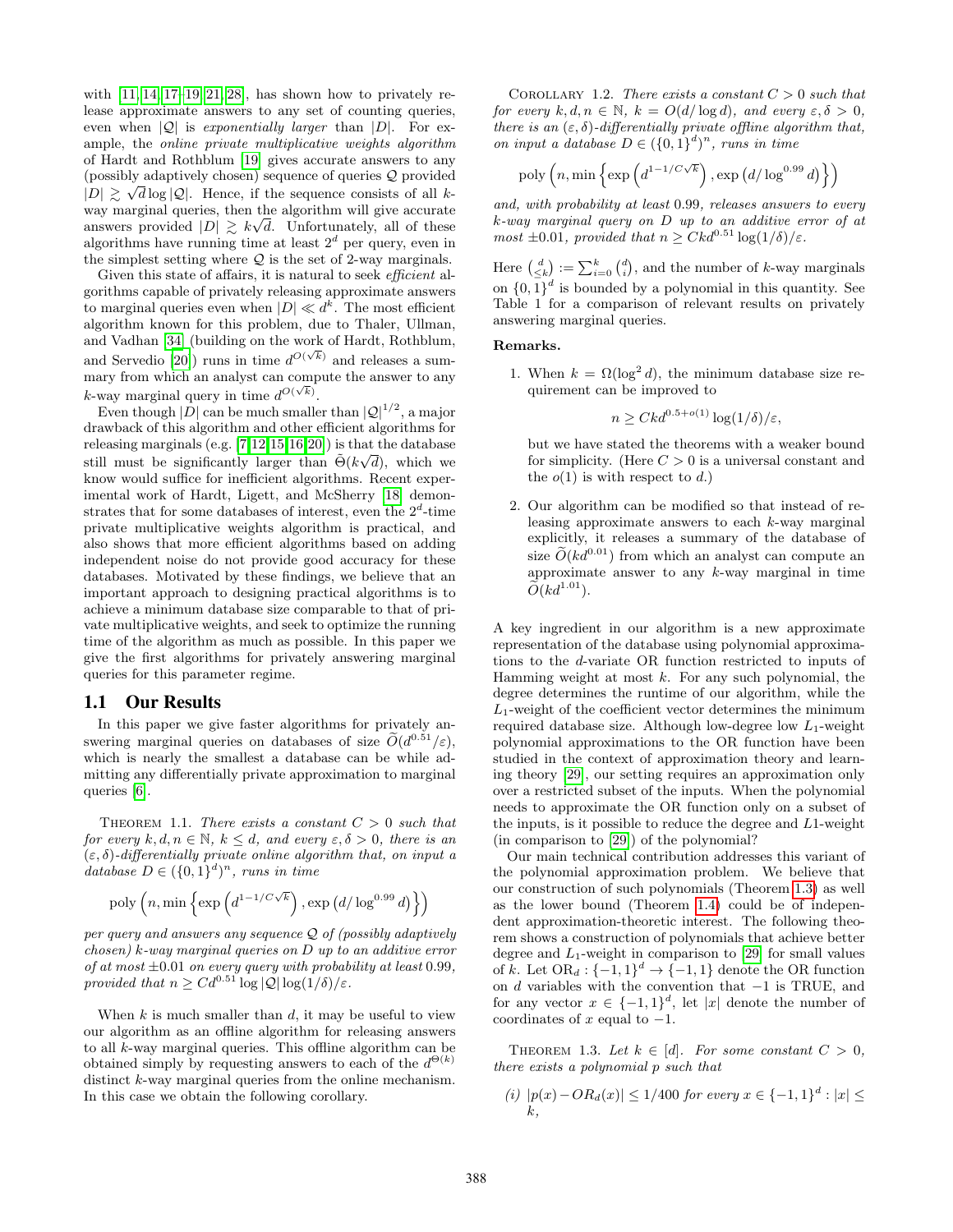| Reference         | Running Time per Query         | Database Size                            |
|-------------------|--------------------------------|------------------------------------------|
| [2, 9, 10, 13]    | O(1)                           | $O(d^{k/2})$                             |
| [17, 19]          | $2^{O(d)}$                     | $\widetilde{O}(k\sqrt{d})$               |
| [20, 34]          | $d^{O(\sqrt{k})}$              | $d^{O(\sqrt{k})}$                        |
| $\left[12\right]$ | $d^{O(k)}$                     | $\widetilde{O}(d^{\lceil k/2 \rceil/2})$ |
| This paper        | $2^{O(d/\log^{0.99}d)}$        | $kd^{0.5+o(1)}$                          |
| This paper        | $2^{d^{1-\Omega(1/\sqrt{k})}}$ | $O(kd^{.51})$                            |

Table 1: Prior results on differentially private release of k-way marginals with error  $\pm 0.01$  on every marginal. (The running time ignores dependence on the database size, privacy parameters, and the time required to evaluate the query non-privately.)

- (ii) the  $L_1$ -weight of the coefficient vector of p is at most  $d^{0.01}$ , and
- (iii) the degree of p is at most

$$
\min\left\{d^{1-\frac{1}{C\sqrt{k}}}, \frac{d}{\log^{0.995}d}\right\}
$$

.

The degree bound of  $d/\log^{0.995} d$  in the above theorem follows directly from techniques developed in [\[29\]](#page-14-8), while the degree bound of  $d^{1-\frac{1}{C\sqrt{k}}}$  requires additional insight. We also show a lower bound to exhibit the tightness of our construction.

<span id="page-2-0"></span>THEOREM 1.4. Let  $k = o(\log d)$ , and let p be a real dvariate polynomial satisfying  $|p(x) - OR_d(x)| \leq 1/6$  for all  $x \in \{-1,1\}^d$  with  $|x| \leq k$ . If the L<sub>1</sub>-weight of the coefficient vector of p is  $d^{O(1)}$ , then the degree of p is at least  $d^{1-O(1/\sqrt{k})}.$ 

We note that our algorithmic approach for designing efficient private data release algorithms would work equally well if we have any small set of functions whose  $low-L_1$ -weight linear combinations approximate disjunctions restricted to inputs of Hamming weight at most  $k$ . Our lower bound limits the applicability of our approach if we choose to use low-degree monomials as the set of functions. We observe that this also rules out several natural candidates that can themselves be computed exactly by a low-weight polynomial of low-degree (e.g., the set of small-width conjunctions). There is some additional evidence from prior work that lowdegree monomials may be the optimal choice: if we only care about the size of the set of functions used to approximate disjunctions on inputs of Hamming weight at most  $k$ , then prior work shows that low-degree monomials are indeed optimal [\[31\]](#page-14-9) (see also Section 5 in the full version of [\[34\]](#page-14-4)). It remains an interesting open question to determine whether this optimality still holds when we restrict the  $L_1$  weight of the linear combinations used in the approximations to be  $poly(d)$ .

### 1.2 Techniques

For notational convenience, we focus on *monotone*  $k$ -way disjunction queries. However, our results extend straightforwardly to general non-monotone k-way marginal queries via simple transformations on the database and queries. A monotone k-way disjunction is specified by a set  $S \subseteq [d]$  of size  $k$  and asks what fraction of records in  $D$  have at least one of the attributes in  $S$  set to 1.

Following the approach introduced by Gupta et al. [\[16\]](#page-14-6) and developed into a general theory in [\[20\]](#page-14-5), we view the problem of releasing answers to conjunction queries as a learning problem. That is, we view the database as specifying a function  $f_D: \{-1,1\}^d \to [0,1]$ , in which each input vector  $s \in \{-1,1\}^d$  is interpreted as the indicator vector of a set  $S \subseteq \{1, \ldots, d\}$ , with  $s_i = -1$  iff  $i \in S$ , and  $f_D(s)$ equals the evaluation of the conjunction query specified by  $S$  on the database  $D$ . Then, our goal is to privately learn to approximate the function  $f_D$ ; this is accomplished in [\[20\]](#page-14-5) by approximating  $f_D$  succinctly with polynomials and learning the polynomial privately. Polynomial approximation is central to our approach as well, as we explain below.

We begin with a description of how the parameters of the online learning algorithm determine the parameters of the online differentially private learning algorithm. We consider the "IDC framework" [\[17\]](#page-14-0)—which captures the private mul-tiplicative weights algorithm [\[19\]](#page-14-1) among others  $[17, 21, 28]$  $[17, 21, 28]$  $[17, 21, 28]$  $[17, 21, 28]$ for deriving differentially private online algorithms from any online learning algorithm that may not necessarily be privacy preserving.

Informally, an online learning algorithm is one that takes a (possibly adaptively chosen) sequence of inputs  $s_1, s_2, \ldots$ and returns answers  $a_1, a_2, \ldots$  to each, representing "guesses" about the values  $f_D(s_1), f_D(s_2), \ldots$  for the unknown function  $f_D$ . After making each guess  $a_i$ , the learner is given some information about the value of  $f_D(s_i)$ . The quantities of interest are the running time required by the online learner to produce each guess  $a_i$  and the number of "mistakes" made by the learner, which is the number of rounds  $i$ in which  $a_i$  is "far" from  $f_D(s_i)$ . Ultimately, for the differentially private algorithm derived in the IDC framework, the notion of far will correspond to the accuracy, the per query running time will essentially be equal to the running time of the online learning algorithm, and the minimum database size required by the private algorithm will be proportional to the square root of the number of mistakes.

We next describe the well-known technique of deriving faster online learning algorithms that commit fewer mistakes using polynomial approximations to the target function. Indeed, it is well-known that if  $f_D$  can be approximated to high accuracy by a *d*-variate polynomial  $p_D: \{-1, 1\}^d \to \mathbb{R}$ of degree t and  $L_1$ -weight at most W, where the weight is defined to be the sum of the absolute values of the coefficients, then there is an online learning algorithm that runs in time  $\text{poly}(\binom{d}{\leq t})$  and makes  $O(W^2\bar{d})$  mistakes. Thus, if  $t \ll d$ , the running time of such an online learning algorithm will be significantly less than  $2^d$  and the number of mistakes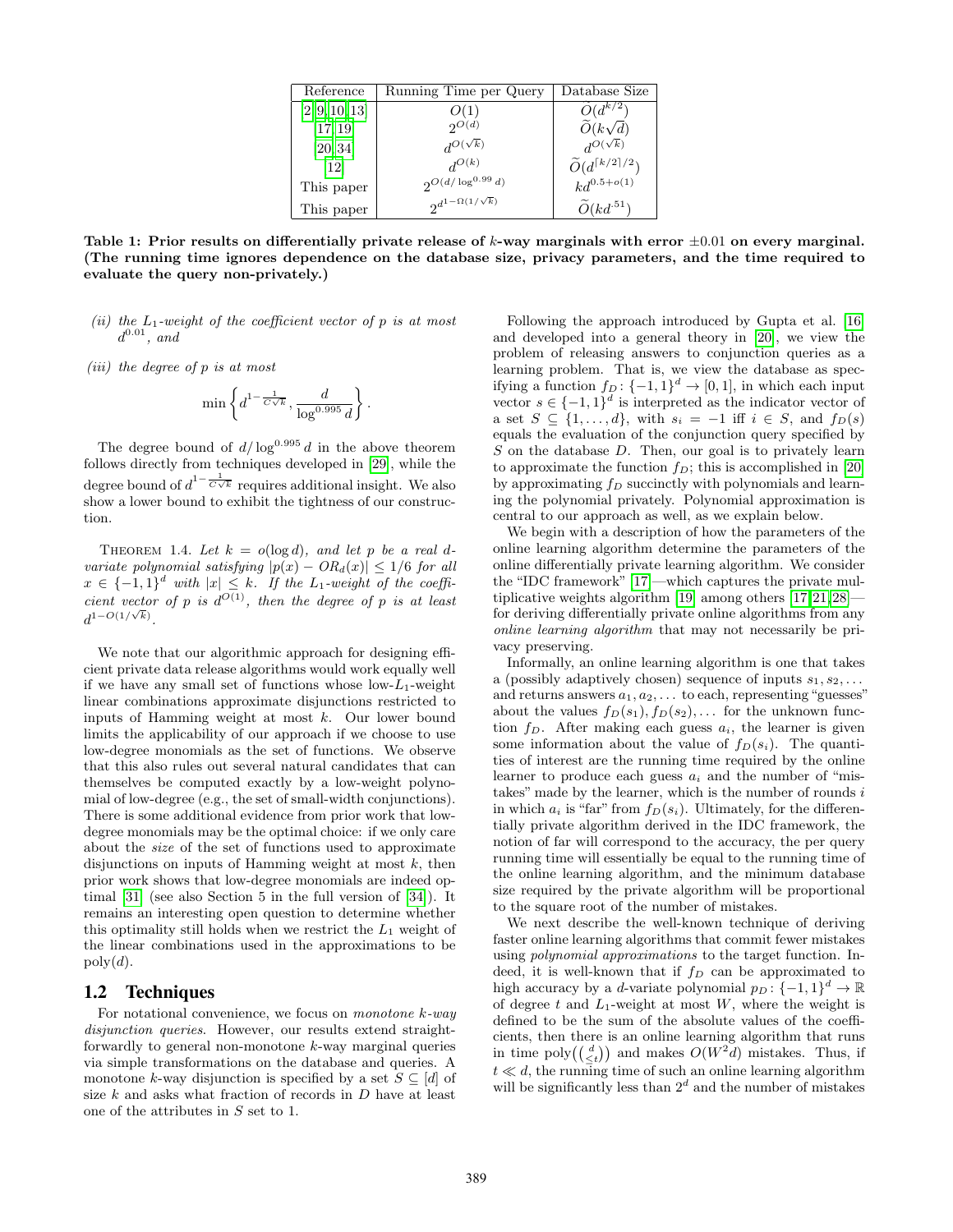(and thus the minimum database size of the resulting private algorithm) will only blow up by a factor of  $W$ .

Consequently, our goal boils down to constructing the best possible polynomial representation  $p<sub>D</sub>$  for any database  $D$  – one with low-degree, low-L<sub>1</sub>-weight such that  $|p_D(s)-f_D(s)|$ is small for all vectors  $s \in \{-1,1\}^d$  corresponding to monotone k-way disjunction queries. To accomplish this goal, it is sufficient to construct a low-degree, low- $L_1$ -weight polynomial that can approximate the d-variate OR function on inputs of Hamming weight at most  $k$  (i.e., those that have −1 in at most k indices). Such problems are well-studied in the approximation-theory literature, however our variant requires polynomials to be accurate only on a restricted subset of inputs. In fact, the existence of a polynomial with degree  $d/\log^{0.99} d$  and L<sub>1</sub>-weight  $d^{o(1)}$  that approximates the d-variate OR function on all inputs follows from the work of Servedio et al. [\[29\]](#page-14-8). We improve these bounds for small values of  $k$  by constructing an approximating polynomial that has degree  $d^{1-\Omega(1/\sqrt{k})}$  and  $L_1$ -weight  $d^{0.01}$ .

We also prove a new approximation-theoretic lower bound for polynomials that seek to approximate a target function for a restricted subset of inputs. Specifically, we show that for any  $k = o(\log d)$ , any polynomial p of weight poly $(d)$  that satisfies  $|p(s) - \text{OR}(s)| \leq 1/6$  for all inputs  $s \in \{-1, 1\}^d$  of Hamming weight at most k must have degree  $d^{1-O(1/\sqrt{k})}$ . We prove our lower bound by expressing the problem of constructing such a low-weight, low-degree polynomial  $p$  as a linear program, and exhibiting an explicit solution to the dual of this linear program. Our proof is inspired by recent work of Sherstov [\[30,](#page-14-10) [31,](#page-14-9) [33\]](#page-14-11) and Bun-Thaler [\[5\]](#page-13-11).

### 1.3 Related Work

Other Results on Privately Releasing Marginals. In work subsequent to our result, Dwork et al. [\[12\]](#page-13-7) show how to privately release marginals in a very different parameter regime. Their algorithm is faster than ours, running in time  $\text{poly}(\binom{d}{\leq k})$ , and has better dependence on the error parameter. However, their algorithm requires that the database size is  $\widetilde{\Omega}(d^{\lceil k/2 \rceil/2})$  for answering with error  $\pm 0.01$ . This size is comparable to the optimal  $\Omega(k\sqrt{d})$  only when  $k \leq 2$ . In contrast, our algorithm has nearly-optimal minimum database size for every choice of k.

While we have focused on accurately answering every kway marginal query, or more generally every query in a sequence of marginal queries, several other works have considered more relaxed notions of accuracy. These works show how to efficiently release a summary of the database from which an analyst can efficiently compute an approximate answer to marginal queries, with the guarantee that the *aver*age error of a marginal query is at most .01, when the query is chosen from a particular distribution. In particular, Feldman and Kothari [\[15\]](#page-13-8) achieve small average error over the uniform distribution with running time and database size  $\tilde{O}(d^2)$ ; Gupta et al. [\[16\]](#page-14-6) achieve small average error over any product distribution with running time and minimum database size  $poly(d)$ ; finally Hardt et al. [\[20\]](#page-14-5) show how to achieve small average error over arbitrary distributions with running time and minimum database size  $2^{\tilde{O}(d^{1/3})}$ . All of these results are based on the approach of learning the function  $f_D$ .

Several works have also considered information theoretic bounds on the minimum database size required to answer

k-way marginals. Kasiviswanathan et al. [\[22\]](#page-14-12) showed that  $|D| \ge \min\{1/\alpha^2, d^{k/2}/\alpha\}$  is necessary to answer all k-way marginals with error  $\pm \alpha$ . De [\[8\]](#page-13-12) extended this result to hold even when accuracy  $\pm \alpha$  can be violated for a constant fraction of k-way marginals. In our regime, where  $\alpha = \Omega(1)$ , their results do not give a non-trivial lower bound. In forth-coming work, Bun, Ullman, and Vadhan [\[6\]](#page-13-9) have proven a lower bound of  $|D| \geq \tilde{\Omega}(k\sqrt{d})$ , which is nearly optimal for  $\alpha = \Omega(1)$ .

Hardness of Differential Privacy. Ullman [\[35\]](#page-14-13) (building on the results of Dwork et al. [\[11\]](#page-13-4)), showed that any  $2^{o(d)}$ time differentially private algorithm that answers arbitrary counting queries can only give accurate answers if  $|D| \gtrsim$  $|\mathcal{Q}|^{1/2}$ , assuming the existence of exponentially hard oneway functions. Our algorithms have running time  $2^{o(d)}$  and are accurate when  $|D| \ll |\mathcal{Q}|^{1/2}$ , and thus show a separation between answering marginal queries and answering arbitrary counting queries.

When viewed as an offline algorithm for answering all  $k$ way marginals, our algorithm will return a list of values containing answers to each k-way marginal query. It would in some cases be more attractive if we could return a synthetic database, which is a new database  $\widehat{D} \in (\{0,1\}^d)^{\widehat{n}}$  whose rows are "fake", but such that  $\widehat{D}$  approximately preserves many of the statistical properties of the database  $D$  (e.g., all the marginals). Some of the previous work on counting query release has provided synthetic data [\[1,](#page-13-13) [3,](#page-13-3) [11,](#page-13-4) [14,](#page-13-5) [18\]](#page-14-7).

Unfortunately, Ullman and Vadhan [\[36\]](#page-14-14) (building on [\[11\]](#page-13-4)) have shown that no differentially private sanitizer with running time poly(d) can take a database  $D \in (\{0,1\}^d)^n$  and output a private synthetic database  $\widehat{D}$ , all of whose 2-way marginals are approximately equal to those of  $D$ , assuming the existence of one-way functions. They also showed that under certain strong cryptographic assumptions, there is no differentially private sanitizer with running time  $2^{d^{1-\Omega(1)}}$ can output a private synthetic database, all of whose 2-way marginals are approximately equal to those of D. Our algorithms indeed achieve this running time and accuracy guarantee when releasing  $k$ -way marginals for constant  $k$ , and thus it may be inherent that our algorithms do not generate synthetic data.

Approximation Theory. Servedio et al. [\[29\]](#page-14-8) focused on developing low-weight, low-degree polynomial threshold functions (PTFs) for decision lists, motivated by applications in computational learning theory. As an intermediate step in their PTF constructions, they constructed low- $L_1$ -weight, low-degree polynomials that approximate the OR function on all Boolean inputs. Our construction of lower-weight, lower-degree polynomials that approximate the OR function on low Hamming weight inputs is inspired by and builds on Servedio et al.'s construction of approximations that are accurate on all Boolean inputs.

The proof of our lower bound is inspired by recent work that has established new approximate degree lower bounds via the construction of dual solutions to certain linear programs. In particular, Sherstov [\[30\]](#page-14-10) showed that approximate degree and PTF degree behave roughly multiplicatively under function composition, while Bun and Thaler [\[5\]](#page-13-11) gave a refinement of Sherstov's method in order to resolve the approximate degree of the two-level AND-OR tree, and also gave an explicit dual witness for the approximate degree of any symmetric Boolean function. We extend these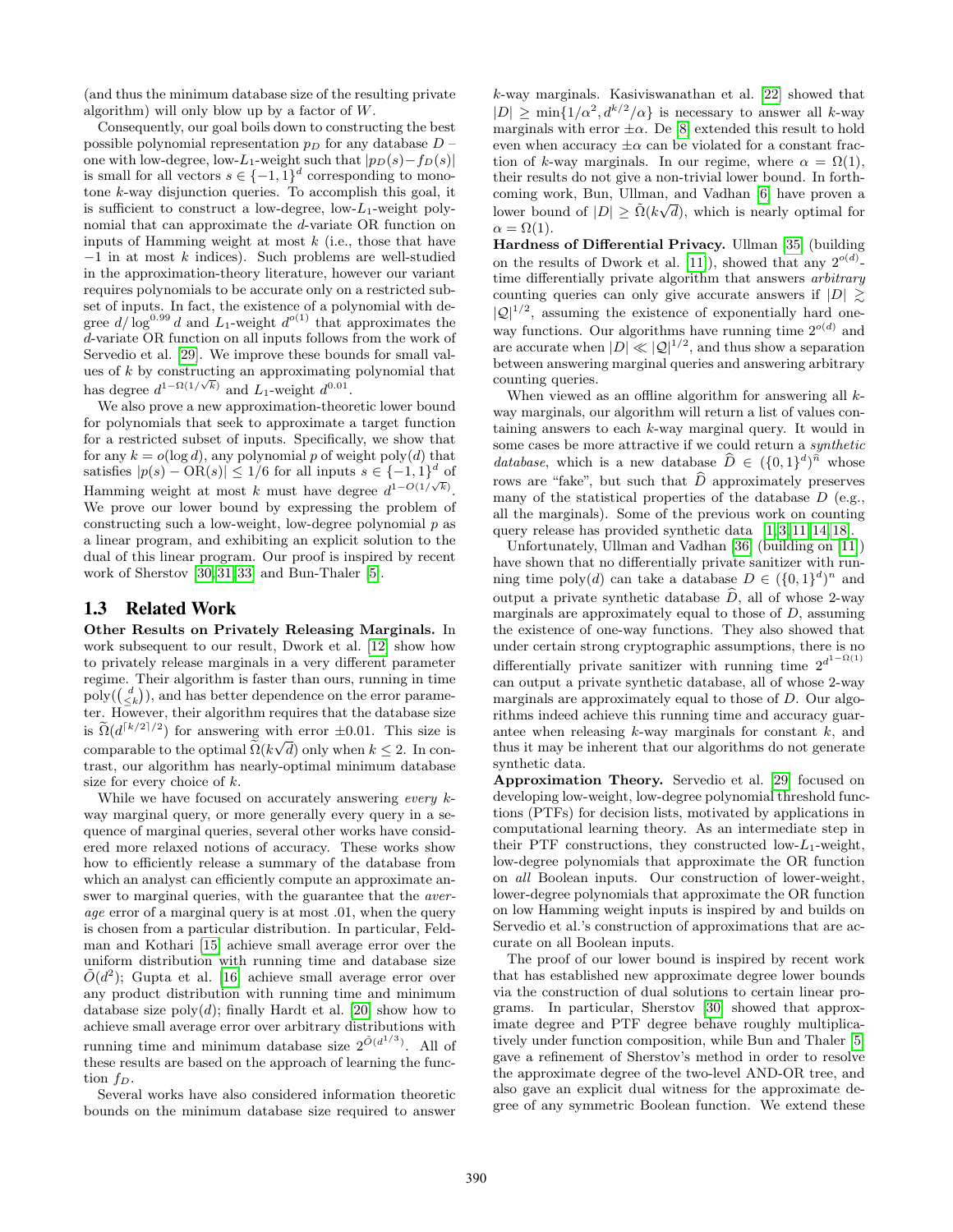lower bounds along two directions: (1) we show degree lower bounds that take into account the  $L_1$ -weight of the coefficient vector of the approximating polynomial, and (2) our lower bounds hold even when we only require the approximation to be accurate on inputs of low Hamming weight, while prior work only considered approximations that are accurate on all Boolean inputs.

Some prior work has studied the degree of polynomials that point-wise approximate partial Boolean functions [\[32,](#page-14-15) 33. Here, a function  $f: Y \to \mathbb{R}$  is said to be partial if its domain Y is a strict subset of  $\{-1,1\}^d$ , and a polynomial p is said to  $\epsilon$ -approximate f if

- 1.  $|f(x) p(x)| \leq \epsilon$  for all  $x \in Y$ , and
- 2.  $|p(x)| \leq 1 + \epsilon$  for all  $x \in \{-1, 1\}^d \setminus Y$ .

In contrast, our lower bounds apply even in the absence of Condition 2, i.e., when  $p(x)$  is allowed to take arbitrary values on inputs in  $\{-1,1\}^d \setminus Y$ .

Finally, while our motivation is private data release, our approximation theoretic results are similar in spirit to recent work of Long and Servedio [\[25\]](#page-14-16), who are motivated by applications in computational learning theory. Long and Servedio consider halfspaces  $h$  defined on inputs of small Hamming weight, and (using different techniques very different from ours) give upper and lower bounds on the weight of these halfspaces when represented as linear threshold functions.

Organization. In Section [3,](#page-5-0) we describe our private online algorithm and show that it yields the claimed accuracy given the existence of sufficiently low-weight polynomials that approximate the d-variate OR function on inputs of low Hamming weight. The results of this section are a combination of known techniques in differential privacy [\[17,](#page-14-0) [19,](#page-14-1) [28\]](#page-14-3) and learning theory (see e.g., [\[24\]](#page-14-17)). Readers familiar with these literatures may prefer to skip Section [3](#page-5-0) on first reading. In Section [4,](#page-7-0) we give our polynomial approximations to the OR function, both on low Hamming weight Boolean inputs and on all Boolean inputs. Finally, in Section [5,](#page-9-0) we state and prove our lower bounds for polynomial approximations to the OR function on restricted inputs.

#### 2. PRELIMINARIES

### <span id="page-4-1"></span>2.1 Differentially Private Sanitizers

Let a *database*  $D \in (\{0,1\}^d)^n$  be a collection of *n* rows  $x^{(1)}, \ldots, x^{(n)}$  from a *data universe*  $\{0,1\}^d$ . We say that two databases  $D, D' \in (\{0,1\}^d)^n$  are *adjacent* if they differ only on a single row, and we denote this by  $D \sim D'$ .

Let  $A: (\{0,1\}^d)^n \to \mathcal{R}$  be an algorithm that takes a database as input and outputs some data structure in  $R$ . We are interested in algorithms that satisfy differential privacy.

<span id="page-4-0"></span>DEFINITION 2.1 (DIFFERENTIAL PRIVACY [\[10\]](#page-13-0)). An algorithm  $\mathcal{A}: (\{0,1\}^d)^n \to \mathcal{R}$  is  $(\varepsilon,\delta)$ -differentially private if for every two adjacent databases  $D \sim D' \in (\{0,1\}^d)^n$  and every subset  $S \subseteq \mathcal{R}$ ,

$$
\Pr[\mathcal{A}(D) \in S] \le e^{\varepsilon} \Pr[\mathcal{A}(D') \in S] + \delta.
$$

Since a sanitizer that always outputs ⊥ satisfies Definition [2.1,](#page-4-0) we focus on sanitizers that are accurate. In particular, we are interested in sanitizers that give accurate answers to *counting queries*. A counting query is defined by a boolean predicate  $q: \{0,1\}^d \to \{0,1\}$ . Abusing notation, we define the evaluation of the query  $q$  on a database  $D \in (\{0,1\}^d)^n$  to be  $q(D) = \frac{1}{n} \sum_{i=1}^n q(x^{(i)})$ . Note that the value of a counting query is in  $[0, 1]$ . We use  $\mathcal Q$  to denote a set of counting queries.

For the purposes of this work, we assume that the range of A is simply  $\mathbb{R}^{|\mathcal{Q}|}$ . That is, A outputs a list of real numbers representing answers to each of the specified queries.

DEFINITION 2.2 (ACCURACY). The output of  $A(D)$ ,  $a =$  $(a_q)_{q \in \mathcal{Q}}$ , is  $\alpha$ -accurate for the query set  $\mathcal{Q}$  if

$$
\forall q \in \mathcal{Q}, \ |a_q - q(D)| \le \alpha
$$

A sanitizer is  $(\alpha, \beta)$ -accurate for the query set Q if for every database  $D, \mathcal{A}(D)$  outputs a such that with probability at least  $1 - \beta$ , the output a is  $\alpha$ -accurate for  $\mathcal{Q}$ , where the probability is taken over the coins of A.

We remark that the definition of both differential privacy and  $(\alpha, \beta)$ -accuracy extend straightforwardly to the online setting. Here the algorithm receives a sequence of  $\ell$  (possibly adaptively chosen) queries from Q and must give an answer to each before seeing the rest of the sequence. Here we require that with probability at least  $1 - \beta$ , every answer output by the algorithm is within  $\pm \alpha$  of the true answer on D. See e.g., [\[19\]](#page-14-1) for an elaborate treatment of the online setting.

### 2.2 Query Function Families

Given a set of queries of interest,  $Q$  (e.g., all marginal queries), we think of the database  $D$  as specifying a function  $f_D$  mapping queries q to their answers  $q(D)$ . We now describe this transformation more formally:

DEFINITION  $2.3$  (Q-FUNCTION FAMILY). Let

$$
\mathcal{Q} = \{q_y\}_{y \in Y_{\mathcal{Q}} \subseteq \{-1,1\}^m}
$$

be a set of counting queries on a data universe  $\{0,1\}^d$ , where each query is indexed by an m-bit string. We define the index set of Q to be the set  $Y_Q = \{y \in \{-1,1\}^m \mid q_y \in Q\}.$ We define the Q-function family

$$
\mathcal{F}_{\mathcal{Q}} = \{f_x : \{-1, 1\}^m \to [0, 1]\}_{x \in \{0, 1\}^d}
$$

as follows: For every possible database row  $x \in \{0,1\}^d$ , the function  $f_x: \{-1,1\}^m \to [0,1]$  is defined as  $f_x(y) = q_y(x)$ . Given a database  $D \in (\{0,1\}^d)^n$  we define the function  $f_{\mathcal{Q},D}: \{-1,1\}^m \to [0,1]$  where  $f_{\mathcal{Q},D}(y) = \frac{1}{n} \sum_{i=1}^n f_{x^{(i)}}(y)$ . When  $Q$  is clear from context we will drop the subscript  $Q$ and simply write  $f_x$ ,  $f_D$ , and  $\mathcal{F}$ .

When  $Q$  is the set of all monotone k-way disjunctions on a database  $D \in (\{0,1\}^d)^n$ , the queries are defined by sets  $S \subseteq [d]$ ,  $|S| \leq k$ . In this case, we represent each query by the d-bit  $-1/1$  indicator vector  $y_s$  of the set S, where  $y_S(i) = -1$  if and only if  $i \in S$ . Thus,  $y_S$  has at most k entries that are  $-1$ . Hence, we can take  $m = d$  and  $Y_{\mathcal{Q}} = \left\{ y \in \{-1, 1\}^d \mid \sum_{j=1}^d \mathbf{1}_{\{y_i = -1\}} \leq k \right\}.$ 

# 2.3 Low-Weight Polynomial Approximations

Given an *m*-variate real polynomial  $p: \{-1, 1\}^m \to \mathbb{R}$ ,

$$
p(y) = \sum_{S \subseteq [m]} c_S \cdot \prod_{i \in S} y_i,
$$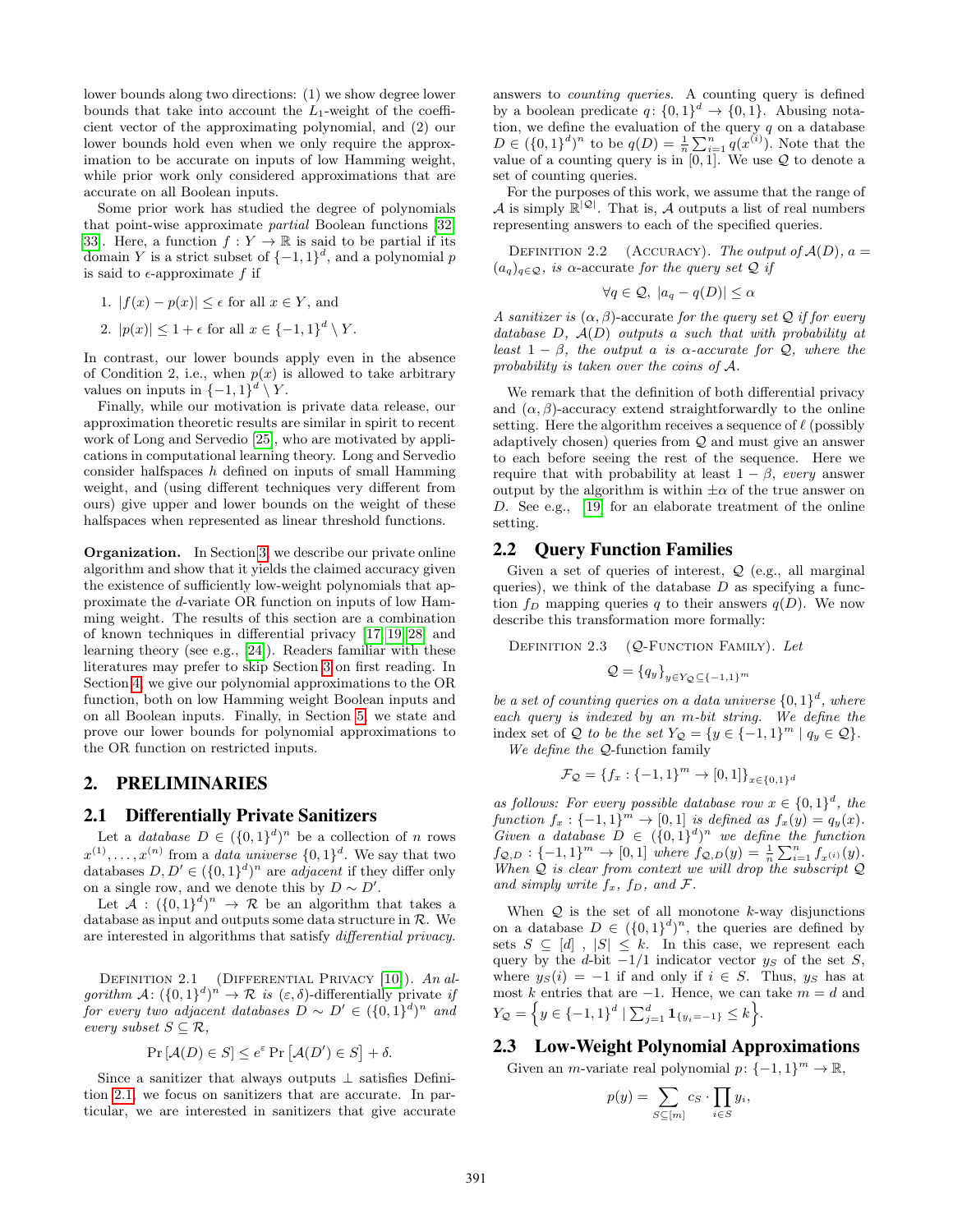we define the degree, weight  $w(\cdot)$  and non-constant weight  $w^*(.)$  of the polynomial as follows:

$$
deg(p) := \max\{|S| : S \subseteq [m], c_S \neq 0\},
$$
  

$$
w(p) := \sum_{S \subseteq [m]} |c_S|, and
$$
  

$$
w^*(p) := \sum_{S \subseteq [m], S \neq \emptyset} |c_S|.
$$

We use  $\binom{[m]}{\leq t}$  to denote  $\{S \subseteq [m] \mid |S| \leq t\}$  and  $\binom{m}{\leq t}$  $\left| \begin{pmatrix} [m] \\ \leq t \end{pmatrix} \right| = \sum_{j=0}^t \binom{m}{j}.$ 

We will attempt to approximate the functions

 $f_x: \{-1, 1\}^m \to \{0, 1\}$ 

on all the indices in  $Y_{\mathcal{Q}}$  by a family of polynomials with low degree and low weight. Formally and more generally:

Definition 2.4. [RESTRICTED APPROXIMATION BY POLYNOMIALS] Given a function  $f: Y \to \mathbb{R}$ , where  $Y \subseteq \mathbb{R}^m$ , and a subset  $Y' \subseteq Y$ , we denote the restriction of f to Y' by  $f|_{Y'}$ . Given an m-variate real polynomial p, we say that p is a  $\gamma$ -approximation to the restriction  $f|_{Y'}$ , if  $|f(y) - p(y)| \leq \gamma \ \forall y \in Y'$ . Notice there is no restriction whatsoever placed on  $p(y)$  for  $y \in Y \setminus Y'$ .

Given a family of m-variate functions

$$
\mathcal{F} = \{f_x \colon Y \to \mathbb{R}\}_{x \in \{0,1\}^d},
$$

where  $Y \subseteq \mathbb{R}^m$ , a set  $Y' \subseteq Y$  we use  $\mathcal{F}|_{Y'} = \{f_x|_{Y'}\}_{x \in \{0,1\}^d}$ to denote the family of restricted functions. Given a family  $P$  of m-variate real polynomials, we say that the family  $P$ is a  $\gamma$ -approximation to the family  $\mathcal{F}|_{Y'}$  if for every  $x \in$  ${0,1}^d$ , there exists  $p_x \in \mathcal{P}$  that is a  $\gamma$ -approximation to  $f_x|_{Y'}$ .

Let  $H_{m,k} = \{x \in \{-1,1\}^m : \sum_{i=1}^m (1-x_i)/2 \le k\}$  denote the set of inputs of Hamming weight at most  $k$ . We view the d variate OR function,  $OR_d$  as mapping inputs from  $\{-1,1\}^d$  to  $\{-1,1\}$ , with the convention that  $-1$  is TRUE and 1 is FALSE. Let  $\mathcal{P}_{t,W}(m)$  denote the family of all mvariate real polynomials of degree  $t$  and weight  $W$ . For the upper bound, we will show that for certain small values of t and W, the family  $\mathcal{P}_{t,W}(d)$  is a  $\gamma$ -approximation to the family of all disjunctions restricted to  $H_{d,k}$ .

<span id="page-5-2"></span>FACT 2.5. If  $Q$  is the set of all monotone k-way disjunctions on a database  $D \in (\{0,1\}^d)^n$ , F is its function family, and  $Y = H_{d,k}$  is its index set, then  $\mathcal{P}_{t,W}(d)$  is a  $\gamma$ approximation to the restriction  $\mathcal{F}|_Y$  if and only if there is a degree t polynomial of weight  $O(W)$  that  $\gamma$ -approximates  $OR_d|_{H_{d,k}}$ .

The fact follows easily by observing that for any  $x \in$  $\{0,1\}^d$ ,  $y \in \{-1,1\}^d$ ,

$$
f_x(y) = \bigvee_{i \in x} \mathbf{1}_{\{y_i = -1\}} = \frac{1 - \text{OR}_d(y_1^{x_1}, \dots, y_d^{x_d})}{2}.
$$

For the lower bound, we will show that any collection of polynomials with small weight that is a  $\gamma$ -approximation to the family of disjunctions restricted to  $H_{m,k}$  should have large degree. We need the following definitions:

DEFINITION 2.6 (APPROXIMATE DEGREE). Given a function  $f: Y \to \mathbb{R}$ , where  $Y \subseteq \mathbb{R}^m$ , the  $\gamma$ -approximate degree of f is

 $deg_{\gamma}(f) := min\{d : \exists \text{ real polynomial } p \text{ that is a }$  $\gamma$ -approximation to f, deg(p) = d}.

Analogously, the  $(\gamma, W)$ -approximate degree of f is

$$
eg_{(\gamma,W)}(f) := min\{d : \exists \text{ real polynomial } p \text{ that is a}
$$

$$
\gamma \text{-approximation to } f, \text{ deg}(p) = d, \text{ } w(p) \leq W\}.
$$

It is clear that  $deg_{\gamma}(f) = deg_{(\gamma,\infty)}(f)$ .

 $d$ 

We let  $w^*(f,t)$  denote the degree-t non-constant margin weight of  $f$ , defined to be:

$$
w^*(f,t) := \min\{w^*(p) : \exists \text{ real polynomial } p \text{ s.t.}
$$

$$
deg(p) \le t, f(y)p(y) \ge 1 \ \forall \ y \in Y\}.
$$

The above definitions extend naturally to the restricted function  $f|_{Y'}$ .

Our definition of non-constant margin weight is closely related to the well-studied notion of the degree-t polynomial threshold function (PTF) weight of  $f$  (see e.g., [\[31\]](#page-14-9)), which is defined as  $\min_p w(p)$ , where the minimum is taken over all degree- $t$  polynomials  $p$  with integer coefficients, such that  $f(x) = sign(p(x))$  for all  $x \in \{-1,1\}^d$ . Often, when studying PTF weight, the requirement that  $p$  have integer coefficients is used only to ensure that  $p$  has non-trivial margin, i.e. that  $|p(x)| \geq 1$  for all  $x \in \{-1,1\}^d$ ; this is precisely the requirement captured in our definition of non-constant margin weight. We choose to work with margin weight because it is a cleaner quantity to analyze using linear programming duality; PTF weight can also be studied using LP duality, but the integrality constraints on the coefficients of  $p$  introduces an integrality gap that causes some loss in the analysis (see e.g., Sherstov [\[31,](#page-14-9) Theorem 3.4] and Klauck [\[23,](#page-14-18) Section 4.3]).

# <span id="page-5-0"></span>3. PRIVATE DATA RELEASE USING LOW-WEIGHT APPROXIMATIONS

In this section we show that low-weight polynomial approximations imply data release algorithms that provide approximate answers even on small databases. The main goal of this section is to prove the following theorem.

<span id="page-5-1"></span>THEOREM 3.1. Given  $\alpha, \beta, \varepsilon, \delta > 0$ , and a family of linear queries Q with index set  $Y \subseteq \{-1,1\}^m$ . Suppose for some  $t \leq m$ ,  $W > 0$ , the family of polynomials  $\mathcal{P}_{t,W}(m)$  $(\alpha/4)$ -approximates the function family  $\mathcal{F}_{\mathcal{Q}}|_Y$ . Then there exists an  $(\epsilon, \delta)$ -differentially private online algorithm that is  $(4\alpha, \beta)$ -accurate for any sequence of  $\ell$  (possibly adaptively chosen) queries from  $Q$  on a database  $D \in (\{0,1\}^d)^n$ , provided

$$
n \geq \frac{128 W \log \left( \ell/\beta \right) \log \left( 4/\delta \right)}{\alpha^2 \varepsilon} \sqrt{\log \left( 2 \binom{m}{\leq t} + 1 \right)}.
$$

The private algorithm has running time that is polynomial  $\overline{in}\left(n,\binom{m}{\leq t},\log W,\log{(1/\alpha)},\log(1/\beta),\log(1/\varepsilon),\log(1/\delta)\right).$ 

We note that the theorem can be assembled from known techniques in the design and analysis of differentially private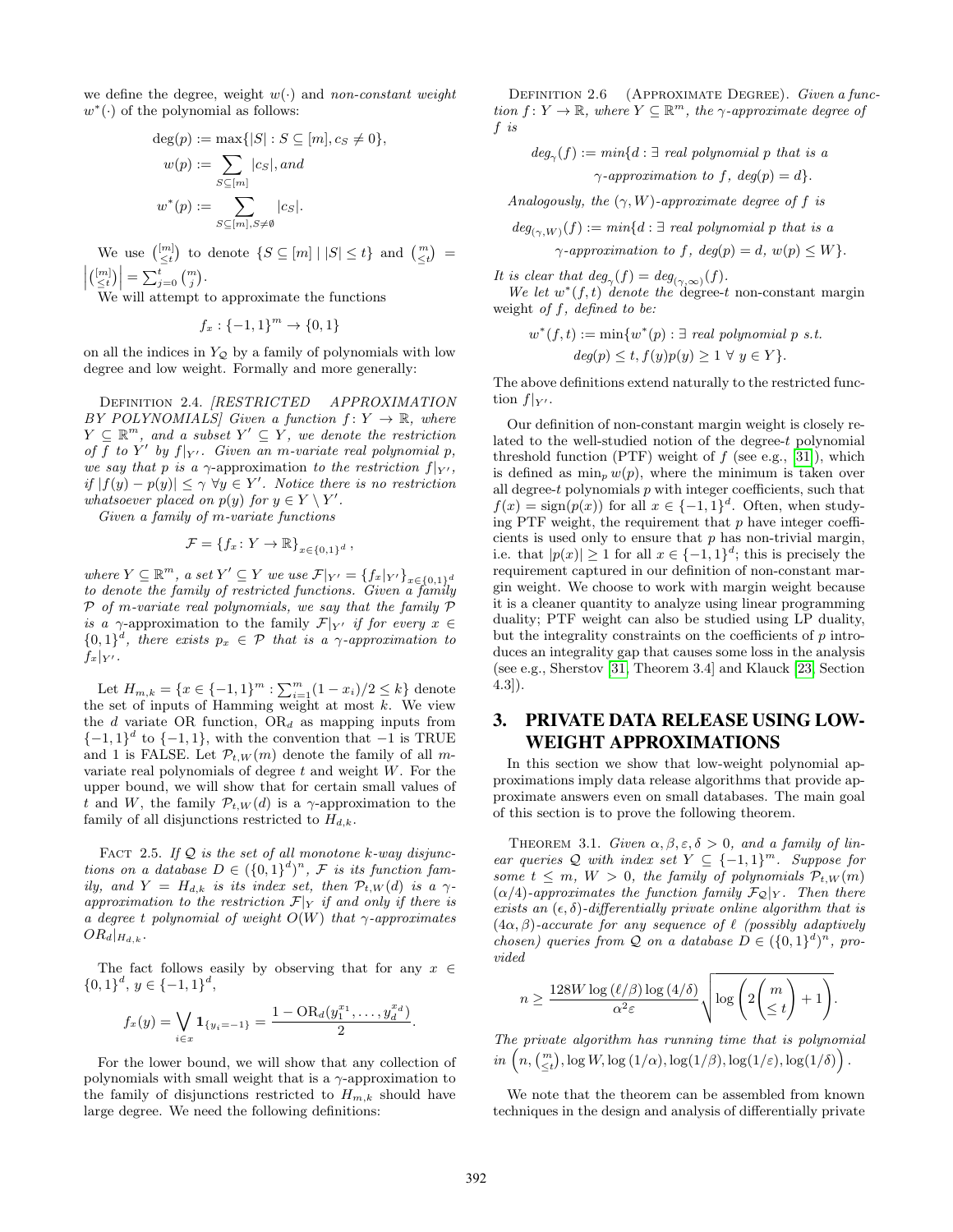algorithms and online learning algorithms. We include the proof of the theorem here for the sake of completeness, as to our knowledge they do not explicitly appear in the privacy literature.

We construct and analyze the algorithm in two steps. First, we use standard arguments to show that the nonprivate multiplicative weights algorithm can be used to construct a suitable online learning algorithm for  $f_{Q,D}$  whenever  $f_{Q,D}$  can be approximated by a low-weight, low-degree polynomial. Here, a suitable online learning algorithm is one that fits into the IDC framework of Gupta et al. [\[17\]](#page-14-0). We then apply the generic conversion from IDCs to differentially private online algorithms [\[17,](#page-14-0) [19,](#page-14-1) [28\]](#page-14-3) to obtain our algorithm.

### 3.1 IDCs

We start by providing the relevant background on the  $it$ erative database construction framework. An IDC will maintain a sequence of functions  $f_D^{(1)}, f_D^{(2)}, \ldots$  that give increasingly good approximations to the  $f_{\mathcal{Q},D}$ . In our case, these functions will be low-degree polynomials. Moreover, the mechanism produces the next approximation in the sequence by considering only one query  $y^{(t)}$  that "distinguishes" the real database in the sense that  $|f^{(t)}(y^{(t)}) - f_D(y^{(t)})|$  is large.

DEFINITION 3.2  $(IDC [17, 19, 28])$  $(IDC [17, 19, 28])$  $(IDC [17, 19, 28])$  $(IDC [17, 19, 28])$  $(IDC [17, 19, 28])$ . Let

$$
\mathcal{Q} = \{q_y\}_{y \in Y_{\mathcal{Q}} \subseteq \{-1,1\}^m}
$$

be a family of counting queries indexed by m-bit strings. Let U be an algorithm mapping a function  $f: Y_{\mathcal{Q}} \to \mathbb{R}$ , a query  $y \in Y_{\mathcal{Q}}$ , and a real number a to a new function f'. Let  $D \in (\{0,1\}^d)^n$  be a database and  $\alpha > 0$  be a parameter. Consider the following game with an adversary. Let  $f_D^{(1)}$  be some function. In each round  $t = 1, 2, \ldots$ :

- 1. The adversary chooses a query  $y^{(t)} \in Y_{\mathcal{Q}}$  (possibly depending on  $f_D^{(t)}$ ).
- 2. If  $|f_D^{(t)}(y^{(t)}) f_D(y^{(t)})| > \alpha$ , then we say that the algorithm has made a mistake.
- 3. If the algorithm made a mistake, then it receives a value  $a^{(t)} \in \mathbb{R}$  such that  $|a^{(t)} - f_D(y^{(t)})| \leq \alpha/2$  and computes a new function  $f_D^{(t+1)} = U(f_D^{(t)}, y^{(t)}, a^{(t)})$ . Otherwise let  $f_D^{(t+1)} = f_D^{(t)}$ .

If the number of rounds t in which the algorithm makes a mistake is at most B for every adversary, then U is a iterative database construction for Q with mistake bound B.

<span id="page-6-1"></span>THEOREM 3.3 (VARIANT OF [\[17\]](#page-14-0)). For any  $\alpha > 0$ , and any family of queries  $Q$ , if there is an iterative database construction for  $Q$  with mistake bound  $B$ , then there is an  $(\varepsilon, \delta)$ -differentially private online algorithm that is  $(4\alpha, \beta)$ accurate for any sequence of  $\ell$  (possibly adaptively chosen) queries from  $Q$  on a database  $D \in (\{0,1\}^d)^n$ , so long as

$$
n \ge \frac{32\sqrt{B}\log(\ell/\beta)\log(4/\delta)}{\alpha\varepsilon}
$$

.

Moreover, if the iterative database construction, U, runs in time  $T_{U}$ , then the private algorithm has running time poly $(n, T_{\mathbf{U}}, \log(1/\alpha), \log(1/\beta), \log(1/\varepsilon), \log(1/\delta))$  per query.

The IDC we will use is specified in Algorithm [1.](#page-6-0) The IDC will use approximations  $f_D^{(t)}$  in the form of low-degree polynomials of low-weight, and thus we need to specify how to represent such a function. Specifically, we will represent a polynomial p as a vector  $\bar{p}$  of length  $2\binom{m}{\leq t}+1$  with only nonnegative entries. For each coefficient  $S \in \binom{[m]}{\leq t}$ , the vector will have two components  $\overline{p}_S, \overline{p}_{\neg S}$ . (Recall that  $\binom{[m]}{\leq t}$  :=  $\{S \subseteq [m] \mid |S| \leq t\}$ .) Intuitively these two entries represent the positive part and negative part of the coefficient  $c_S$  of p. There will also be an additional entry  $\bar{p}_0$  that is used to ensure that the  $L_1$ -norm of the vector is exactly 1. Given a polynomial  $p \in \mathcal{P}_{t,W}$  with coefficients  $(c_S)$ , we can construct this vector by setting

$$
\overline{p}_S = \frac{\max\{0, c_S\}}{W} \qquad \overline{p}_{\neg S} = \frac{\max\{0, -c_S\}}{W}
$$

and choosing  $\bar{p}_0$  so that  $\|\bar{p}\|_1 = 1$ . Observe that  $\bar{p}_0$  can always be set appropriately since the weight of  $p$  is at most W.

Similarly, we want to associate queries with vectors so that we can replace the evaluation of the polynomial  $p$  on a query y with the inner product  $W\langle\overline{p}, \overline{y}\rangle$ . We can do so by defining the vector  $\overline{y}$  of length  $2\binom{m}{\leq t}+1$  such tha  $\overline{y}_0 = 0$ ,  $\overline{y}_S = \prod_{i \in S} y_i$  and  $\overline{y}_{\neg S} = -\prod_{i \in S} y_i$ .

FACT 3.4. For every m-variate polynomial p of degree at most t and weight at most W, and every query  $y \in \{-1,1\}^m$ ,  $W\langle \overline{p}, \overline{y}\rangle = p(y).$ 

<span id="page-6-0"></span>Algorithm 1 The Multiplicative Weights Algorithm for Low-Weight Polynomials.

 $\mathbf{U}^{MW}_\alpha(\overline{p}^{(t)},y^{(t)},a^{(t)})$ : Let  $\eta \leftarrow \alpha/4W.$ If:  $p^{(t)} = \emptyset$  then: output  $\overline{p}^{(t)} = \frac{1}{\overline{p}^{(m)}}$  $\frac{1}{2\binom{m}{\leq t}+1}(1,\ldots,1)$ (representing the constant 0 polynomial). Else if:  $a^{(t)} < W\langle \overline{p}^{(t)}, \overline{y}^{(t)}\rangle$ 

Let 
$$
\overline{r}^{(t)} = \overline{y}^{(t)}
$$

\nElse:

\nLet  $\overline{r}^{(t)} = -\overline{y}^{(t)}$ 

\nUpdate: For all  $I \in \left\{0, \left(\frac{[m]}{\leq t}\right), \neg\left(\frac{[m]}{\leq t}\right)\right\}$  let

\n
$$
\overline{p}_I^{(t+1)} \leftarrow \exp(-\eta \overline{r}_I^{(t)}) \cdot \overline{p}_I^{(t)}
$$

\n
$$
\overline{p}^{(t+1)} \leftarrow \frac{\overline{p}^{(t+1)}}{\|\overline{p}^{(t+1)}\|_1}
$$

Output  $\overline{p}^{(t+1)}$ .

We summarize the properties of the multiplicative weights algorithm in the following theorem:

THEOREM 3.5. For any  $\alpha > 0$ , and any family of linear queries Q if  $\mathcal{P}_{t,W}$  ( $\alpha/4$ )-approximates the restriction  $\mathcal{F}|_Y$ then Algorithm 1 is an iterative database construction for Q with mistake bound B for

$$
B = B(W, m, t, \alpha) = \frac{16W^2 \log\left(2\binom{m}{\leq t} + 1\right)}{\alpha^2}
$$

<span id="page-6-2"></span>.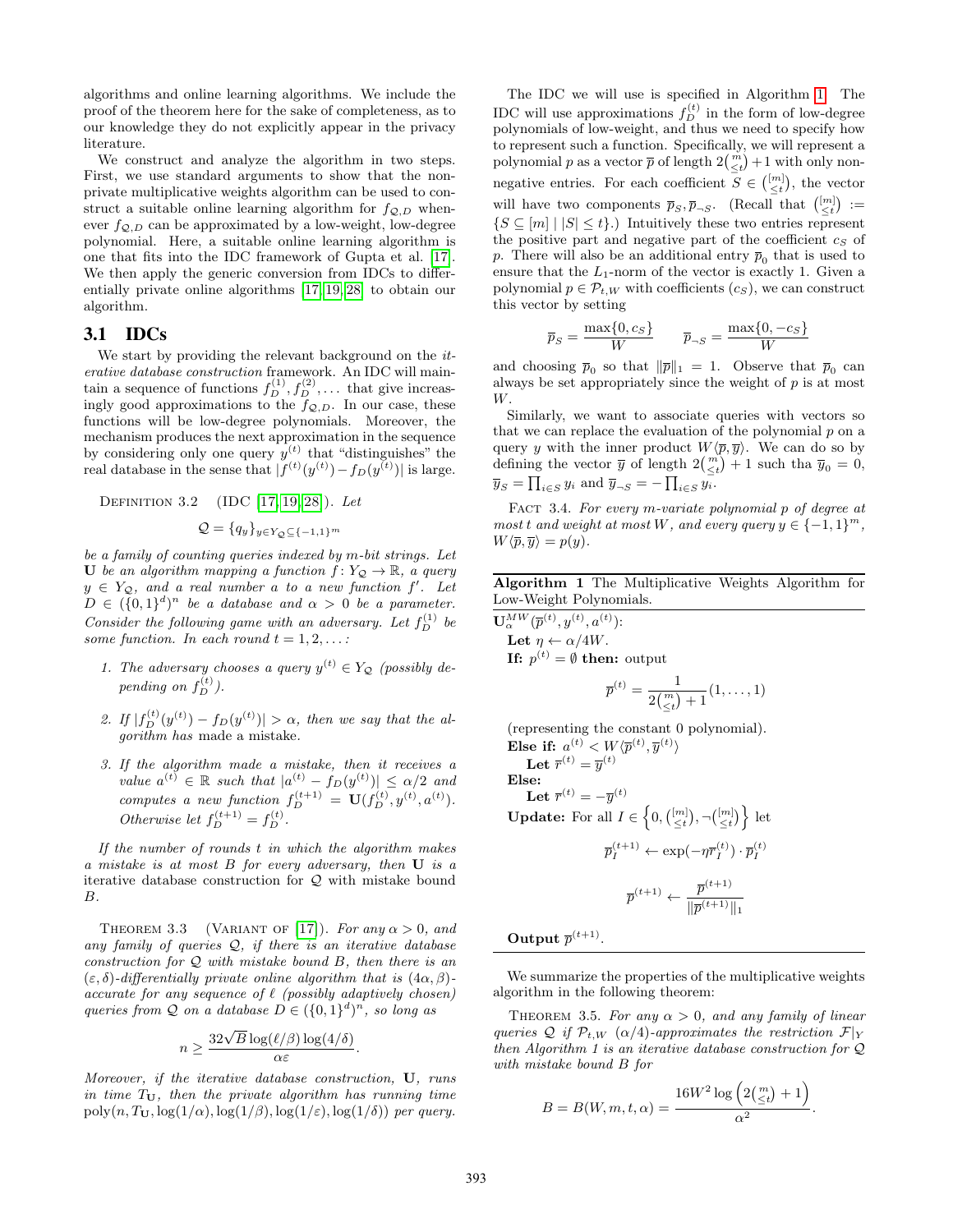Moreover, **U** runs in time  $\text{poly}\left(\binom{m}{\leq t}, \log W, \log(1/\alpha)\right)$ .

PROOF. Let  $D \in (\{0,1\}^d)^n$  be any database. For every round  $t$  in which  $U$  makes a mistake, we consider the tuple  $(\bar{p}^{(t)}, y^{(t)}, \hat{a}^{(t)})$  representing the information used to update<br>the approximation in round t. In order to bound the number the approximation in round  $t$ . In order to bound the number of mistakes, it will be sufficient to show that after  $B$   $\leq$  $16W^2 \log(2(\frac{m}{\leq t}) + 1)/\alpha^2$ , the vector  $\bar{p}^{(t)}$  is such that

$$
\forall y \in Y_{\mathcal{Q}}, \ |W\langle \overline{p}^{(t)}, \overline{y}\rangle - f_D(y)| \leq \alpha.
$$

That is, after making B mistakes  $\bar{p}^{(t)}$  represents a polynomial that approximates  $f_D$  on every query, and thus there can be no more than  $B$  makes.

First, we note that there always exists a polynomial  $p_D \in$  $\mathcal{P}_{t,W}$  such that

<span id="page-7-1"></span>
$$
\forall y \in Y_{\mathcal{Q}}, \ |p_D(y) - f_D(y)| \leq \frac{\alpha}{4}.\tag{1}
$$

The assumption of our theorem is that for every  $x^{(i)} \in D$ , there exists  $p_{x^{(i)}} \in \mathcal{P}_{t,W}$  such that

$$
\forall y \in Y_{\mathcal{Q}}, \ |p_{x^{(i)}}(y) - f_{x^{(i)}}(y)| \leq \frac{\alpha}{4}.
$$

Thus, since  $f_D = \frac{1}{n} \sum_{i=1}^n f_{x^{(i)}}$ , the polynomial

$$
p_D = \frac{1}{n} \sum_{i=1}^n p_{x^{(i)}}
$$

will satisfy [\(1\)](#page-7-1). Note that  $p_D \in \mathcal{P}_{t,W}$ , thus if we represent  $p_D$  as a vector,

$$
\forall y\in Y_\mathcal Q,\ |W\langle \overline{p}_D,\overline{y}\rangle-f_D(y)|\leq \frac{\alpha}{4}.
$$

Given the existence of  $\bar{p}_D$ , we will define a potential function capturing how far  $\bar{p}^{(t)}$  is from  $\bar{p}_D$ . Specifically, we define

$$
\Psi_t:=KL(\overline{p}_D||\overline{p}^{(t)})=\sum_{I\in\left\{0,\binom{[m]}{\leq t},\neg\binom{[m]}{\leq t}\right\}}\overline{p}_{D,I}\log\left(\frac{\overline{p}_{D,I}}{\overline{p}_I^{(t)}}\right)
$$

to be the KL divergence between  $\overline{p}_D$  and the current approximation  $\bar{p}^{(t)}$ . Note that the sum iterates over all  $2\binom{m}{\leq t}+1$ indices in  $\bar{p}$ . We have the following fact about KL divergence.

FACT 3.6. For all 
$$
t: \Psi_t \geq 0
$$
, and  $\Psi_0 \leq \log (2\binom{m}{\leq t} + 1)$ .

We will argue that after each mistake the potential drops by at least  $\alpha^2/16W^2$ . Note that the potential only changes in rounds where a mistake was made. Because the potential begins at  $\log\left(2\binom{m}{\leq t}+1\right)$ , and must always be non-negative, we know that there can be at most  $B(\alpha) \leq 16W^2 \log (2(\frac{m}{\leq t}) +$  $1/\alpha^2$  mistakes before the algorithm outputs a (vector representation of) a polynomial that approximates  $f_D$  on  $Y_Q$ .

The following lemma is standard in the analysis of algorithms based on multiplicative-weights.

Lemma 3.7.

$$
\Psi_t - \Psi_{t+1} \ge \eta\left(\langle \overline{p}^{(t)}, r^{(t)} \rangle - \langle \overline{p}_D, r^{(t)} \rangle \right) - \eta^2
$$

PROOF.

$$
\Psi_t - \Psi_{t+1} = \sum_{I \in \left\{0, \binom{[m]}{\leq t}, -\binom{[m]}{\leq t}\right\}} \overline{p}_{D,I} \log \left( \frac{\overline{p}_I^{(t+1)}}{\overline{p}_I^{(t)}} \right)
$$
\n
$$
= -\eta \langle \overline{p}_D, r^{(t)} \rangle
$$
\n
$$
- \log \left( \sum_{I \in \left\{0, \binom{[m]}{\leq t}, -\binom{[m]}{\leq t}\right\}} \exp(-\eta r_I^{(t)}) \overline{p}_I^{(t)} \right)
$$
\n
$$
\geq -\eta \langle \overline{p}_D, r^{(t)} \rangle
$$
\n
$$
- \log \left( \sum_{I \in \left\{0, \binom{[m]}{\leq t}, -\binom{[m]}{\leq t}\right\}} \overline{p}_I^{(t)} \left(1 + \eta^2 - \eta r_I^{(t)}\right) \right)
$$
\n
$$
\geq \eta \left( \langle \overline{p}^{(t)}, r^{(t)} \rangle - \langle \overline{p}_D, r^{(t)} \rangle \right) - \eta^2
$$

The rest of the proof now follows easily. By the conditions of an iterative database construction algorithm,  $|\hat{a}^{(t)} |f_D(y^{(t)})| \leq \alpha/2$ . Hence, for each t such that  $|W(\overline{p}^{(t)}, y^{(t)}) |f_D(y^{(t)})| \geq \alpha$ , we also have that  $W \langle \overline{p}^{(t)}, y^{(t)} \rangle > f_D(y^{(t)})$  if and only if  $W\langle \overline{p}^{(t)}, y^{(t)} \rangle > \hat{a}^{(t)}$ .<br>
In particular, if  $p^{(t)}(t) = p(t+1)$ 

In particular, if  $r^{(t)} = y^{(t)}$ , then

$$
W\langle \overline{p}^{(t)}, y^{(t)} \rangle - W\langle \overline{p}_D, y^{(t)} \rangle \ge \alpha/2.
$$

Similarly, if  $r^{(t)} = -y^{(t)}$ , then

$$
W\langle \overline{p}_D, y^{(t)}\rangle - W\langle \overline{p}^{(t)}, y^{(t)}\rangle \ge \alpha.
$$

Here we have utilized the fact that  $|p_D(y) - f_D(y)| \le \alpha/4$ . Therefore, by Lemma [3.7](#page-7-2) and the fact that  $\eta = \alpha/4W$ :

$$
\Psi_t - \Psi_{t+1} \ge \frac{\alpha}{4W} \left( \langle \overline{p}^{(t)}, r^{(t)} \rangle - \langle \overline{p}_D, r^{(t)} \rangle \right) - \frac{\alpha^2}{16W^2}
$$

$$
\ge \frac{\alpha}{4W} \left( \frac{\alpha}{2W} \right) - \frac{\alpha^2}{16W^2} = \frac{\alpha^2}{16W^2}
$$

Theorem [3.1](#page-5-1) follows immediately from Theorems [3.3](#page-6-1) and [3.5.](#page-6-2)

## <span id="page-7-0"></span>4. UPPER BOUNDS

Fact [2.5](#page-5-2) and Theorem [3.1](#page-5-1) show that in order to develop a differentially private mechanism that can release all kway marginals of a database, it is sufficient to construct a low-weight polynomial that approximates the  $OR_d$ , on all Boolean inputs of Hamming weight at most  $k$ . This is the purpose to which we now turn.

<span id="page-7-2"></span>The  $OR_d$  function is easily seen to have an exact polynomial representation of constant weight and degree d (see Fact [4.3](#page-8-0) below); however, an approximation with smaller degree may be achieved at the expense of larger weight. The best known weight-degree tradeoff, implicit in the work of Servedio et al. [\[29\]](#page-14-8), can be stated as follows: there exists a polynomial p of degree t and weight  $(d \log (1/\gamma)/t)^{(d (\log 1/\gamma)^2/t)}$  that  $\gamma$ -approximates the function OR<sub>d</sub> on all Boolean inputs, for  $\gamma$ -approximates the function OR<sub>d</sub> on all Boolean inputs, for<br>every t larger than  $\sqrt{d} \log(1/\gamma)$ . Setting the degree t to be  $O(d/\log^{0.99} d)$  yields a polynomial of weight at most  $d^{0.01}$ that approximates the  $OR_d$  function on all Boolean inputs to any desired constant accuracy. On the other hand, Lemma 8 of [\[29\]](#page-14-8) can be shown to imply that any polynomial of weight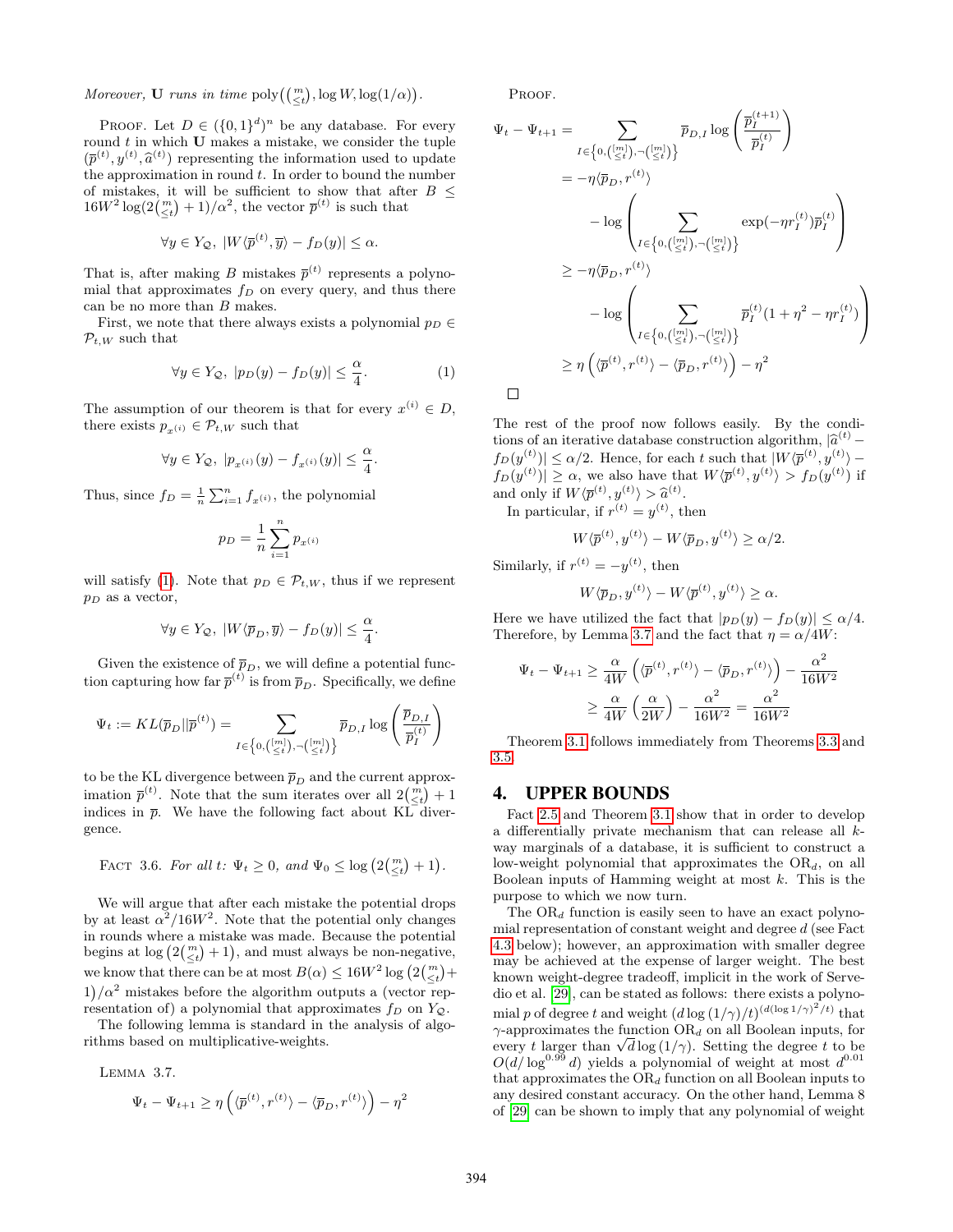W that  $1/3$ -approximates the  $OR_d$  function requires degree  $\Omega(d/\log W)$ , essentially matching the  $O(d/\log^{.99} d)$  upper bound of Servedio et al. when  $W = d^{\Omega(1)}$ .

However, in order to privately release  $k$ -way marginals, we have shown that it suffices to construct polynomials that are accurate only on inputs of low Hamming weight. In this section, we give a construction that achieves significantly improved weight degree trade-offs in this setting. In the next section, we demonstrate the tightness of our construction by proving matching lower bounds.

We construct our approximations by decomposing the dvariate OR function into an OR of OR's, which is the same approach taken by Servedio et al. [\[29\]](#page-14-8). Here, the outer OR has fan-in m and the inner OR has fan-in  $d/m$ , where the subsequent analysis will determine the appropriate choice of m. In order to obtain an approximation that is accurate on all Boolean inputs, Servedio et al. approximate the outer OR using a transformation of the Chebyshev polynomials of OR using a transformation of the Chebyshev polynomials degree  $\sqrt{m}$ , and compute each of the inner OR's exactly.

For  $k \ll \log^2 d$ , we are able to substantially reduce the degree of the approximating polynomial, relative to the construction of Servedio et al., by leveraging the fact that we are interested in approximations that are accurate only on inputs of Hamming weight at most  $k$ . Specifically, we are able to approximate the outer OR function using a polyable to approximate the outer OR function using a polynomial of degree only  $\sqrt{k}$  rather than  $\sqrt{m}$ , and argue that the weight of the resulting polynomial is still bounded by a polynomial in d.

We now proceed to prove the main lemmas. For the sake of intuition, we begin with weight-degree tradeoffs in the simpler setting in which we are concerned with approximating the  $OR_d$  function over all Boolean inputs. The following lemma, proved below for completeness, is implicit in the work of [\[29\]](#page-14-8).

<span id="page-8-2"></span>LEMMA 4.1. For every  $\gamma > 0$  and  $m \in [d]$ , there is a LEMMA 4.1. For every  $\gamma > 0$  and  $m \in [a]$ , there is a<br>polynomial of degree  $t = O((d/\sqrt{m})\log(1/\gamma))$  and weight  $W = m^{O(\sqrt{m} \log(1/\gamma))}$  that  $\gamma$ -approximates the OR<sub>d</sub> function.

Our main contribution in this section is the following lemma that gives an improved polynomial approximation to the  $OR_d$  function restricted to inputs of low Hamming weight.

<span id="page-8-3"></span>LEMMA 4.2. For every  $\gamma > 0$ ,  $k < d$  and  $m \in [d] \setminus [k]$ , there is a polynomial of degree  $t = O(d\sqrt{k \log(1/\gamma)/m})$  and weight  $W = m^{O(\sqrt{k} \log(1/\gamma))}$  that  $\gamma$ -approximates the ORd function restricted to inputs of Hamming weight at most k.

For any constant  $\gamma$ , one may take  $m = d^{O(1/\sqrt{k})}$  in the lemma (here the choice of constant depends on the constants in Fact [4.4\)](#page-8-1) and obtain a polynomial of degree  $d^{1-\Omega(1/\sqrt{k})}$ and weight  $d^{0.01}$ .

Our constructions use the following basic facts.

FACT 4.3. The real polynomial  $p_d: \{-1,1\}^d \to \mathbb{R}$ 

$$
p_d(x) = 2\left(\sum_{S \subseteq [d]} 2^{-d} \prod_{i \in S} x_i\right) - 1 = 2 \prod_{i=1}^d \left(\frac{1 + x_i}{2}\right) - 1
$$

computes  $OR_d(x)$  and has weight  $w(p_d) \leq 3$ .

<span id="page-8-1"></span>FACT 4.4. [see e.g., [\[34\]](#page-14-4)] For every  $k \in \mathbb{N}$  and  $\gamma > 0$ , there exists a univariate real polynomial  $p = \sum_{i=0}^{t_k} c_i x^i$  of degree  $t_{\mathfrak{k}}$  such that

- 1.  $t_k = O(\sqrt{k} \log(1/\gamma)),$ 2. for every  $i \in [t_k]$ ,  $|c_i| \leq 2^{O(\sqrt{k} \log(1/\gamma))}$ , 3.  $p(0) = 0$ , and
- 4. for every  $x \in [2k]$ ,  $|p(x) 1| \leq \gamma/2$ .

PROOF OF LEMMA [4.1.](#page-8-2) We can compute  $OR_d(y)$  as a disjunction of disjunctions by partitioning the inputs  $y_1, \ldots, y_d$ into blocks of size  $d/m$  and computing:

$$
\mathrm{OR}_m(\mathrm{OR}_{d/m}(y_1,\ldots,y_{d/m}),\ldots,\mathrm{OR}_{d/m}(y_{d-d/m+1},\ldots,y_d)).
$$

In order to approximately compute  $OR_d(y)$ , we compute the inner disjunctions exactly using the polynomial  $p_{d/m}$  given in Fact [4.3](#page-8-0) and approximate the outer disjunction using the polynomial from Fact [4.4.](#page-8-1) Let

$$
Z(y) = p_{d/m}(y_1, \ldots, y_{d/m}) + \cdots + p_{d/m}(y_{d-d/m+1}, \ldots, y_d).
$$

Setting  $k = m$  in Fact [4.4,](#page-8-1) let  $q_m$  be the resulting polynomial betting  $\kappa = m$  in Pact 4.4, let  $q_m$  be the resulting polynomial of degree  $O(\sqrt{m} \log(1/\gamma))$  and weight  $O(m^{\sqrt{m} \log(1/\gamma)})$ . Our final polynomial is

$$
1-2q_m(m-Z(y)).
$$

Note that  $m - Z(y)$  takes values in  $\{0, \ldots, m\}$  and is 0 exactly when all inputs  $y_1, \ldots, y_d$  are FALSE. It follows that our final polynomial indeed approximates  $OR_d$  to additive error  $\gamma$  on all Boolean inputs.

We bound the degree and weight of this polynomial in y. By Fact [4.3,](#page-8-0) the inner disjunctions are computed exactly using degree  $d/m$  and weight at most 3. Hence, the total degree is  $O(\sqrt{m} \log(1/\gamma) \cdot d/m)$ . To bound the weight, we observe that the outer polynomial  $q_m(\cdot)$  has at most  $T =$  $m^{O(\sqrt{m}\log(1/\gamma))}$  terms where each one has degree at most  $D_{\text{outer}} = O(\sqrt{m} \log(1/\gamma))$  and coefficients of absolute value  $\frac{20}{\text{other}}$  o  $(\sqrt{n \log(1/\gamma)})$  and coefficients of associate value for  $Z(y)$ , the weight of each term incurs a multiplicative factor of  $c_{\text{inner}} \leq 3^{D_{\text{outer}}} = 3^{O(\sqrt{m} \log 1/\gamma)}$  so the total weight is at most  $c_{\text{inner}} \cdot c_{\text{outer}} \cdot T = m^{O(\sqrt{m} \log 1/\gamma)}$ .

#### $\Box$

PROOF OF LEMMA [4.2.](#page-8-3) Again we partition the inputs  $y_1$ ,  $\dots, y_d$  into blocks of size  $d/m$  and view the disjunction as:

$$
\mathrm{OR}_m(\mathrm{OR}_{d/m}(y_1,\ldots,y_{d/m}),\ldots,\mathrm{OR}_{d/m}(y_{d-d/m+1},\ldots,y_d)).
$$

Once again, we compute the inner disjunctions exactly using the polynomial from Fact [4.3.](#page-8-0) Let

$$
Z(y) = p_{d/m}(y_1, \ldots, y_{d/m}) + \cdots + p_{d/m}(y_{d-d/m+1}, \ldots, y_d).
$$

<span id="page-8-0"></span>If the input y has Hamming weight at most k, then  $Z(y)$ also takes values in  $\{m, \ldots, m-2k\}$ . Thus, we may approximate the outer disjunction using a polynomial of degree √  $O(\sqrt{k} \log(1/\gamma))$  from Fact [4.4.](#page-8-1) Our final polynomial is:

$$
1-2q_k(m-Z).
$$

The bound on degree and weight may be obtained as in the previous lemma.

## 4.1 Proof of upper bound theorems

We first present the proof of Theorem [1.3.](#page-1-0)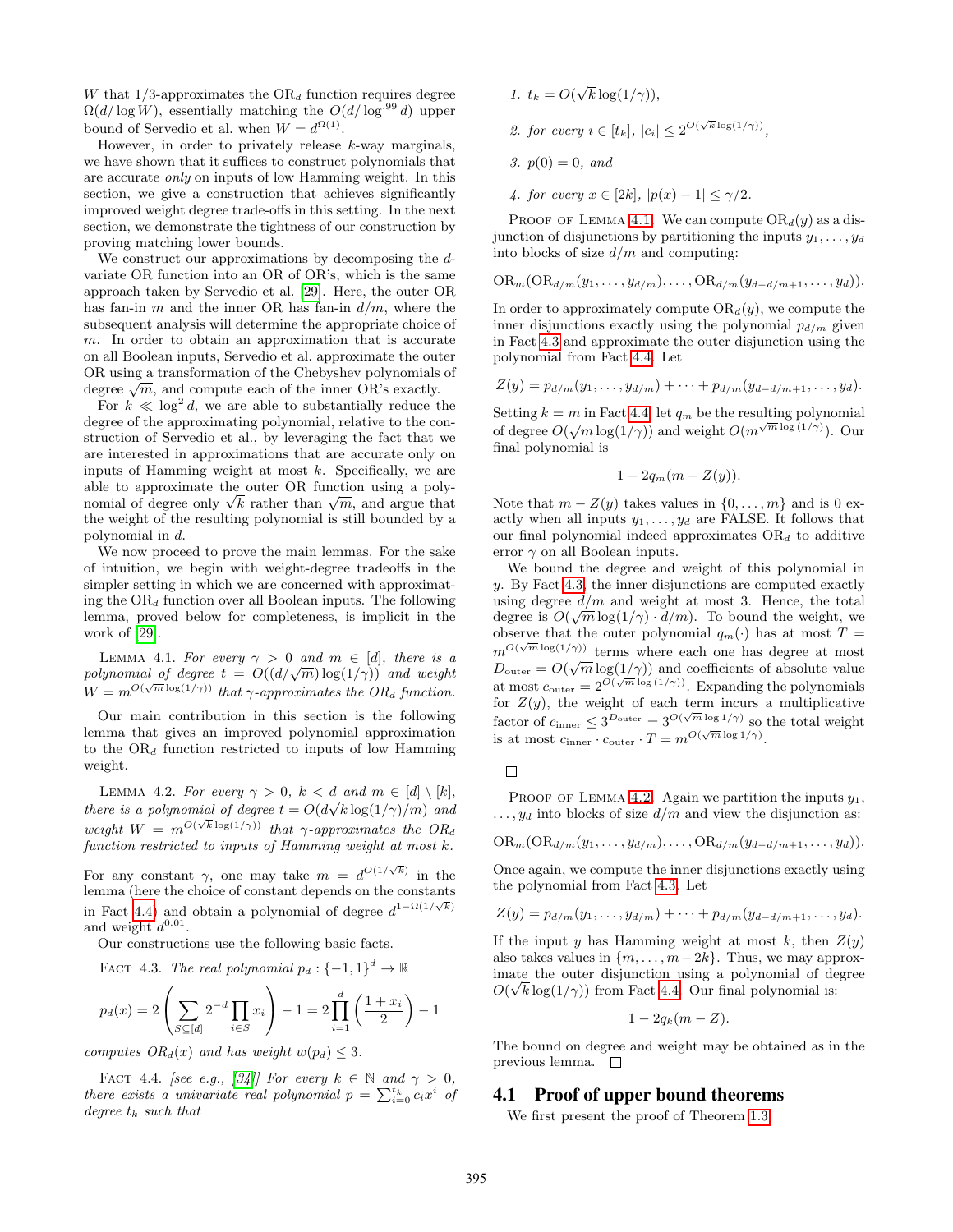PROOF OF THEOREM [1.3.](#page-1-0) Taking

 $\Box$ 

$$
m = O((\log d / \log \log d)^2)
$$

in Lemma [4.1](#page-8-2) and  $m = d^{O(1/\sqrt{k})}$  in Lemma [4.2,](#page-8-3) it follows that for some constant  $C > 0$ , the d-variate disjunction restricted to  $H_{d,k}$  is (1/400)-approximated by a d-variate real polynomial of degree  $t$  and weight  $W$  where

$$
t = \min \left\{ d^{1-\frac{1}{C\sqrt{k}}}, \frac{d}{\log^{0.995} d} \right\}
$$
 and  $W = d^{0.01}$ .

PROOF OF THEOREM [1.1.](#page-1-1) By Theorem [1.3,](#page-1-0) we have a polynomial  $p$  that  $(1/400)$ -approximates the function  $OR_{d}|_{H_{d,k}}$ . Moreover, p has weight  $W \leq d^{0.01}$  and degree

$$
t \le \min\left\{d^{1-\frac{1}{C\sqrt{k}}}, \frac{d}{\log^{0.995}d}\right\}.
$$

Thus, by Fact [2.5,](#page-5-2) we have a family of polynomials  $\mathcal{P}_{t,W}(d)$ that (1/400)-approximates the function family  $\mathcal{F}_{\mathcal{Q}}|_{H_{d,k}}$ . We have the ingredients needed to apply Theorem [3.1.](#page-5-1) Taking  $\alpha = 1/100$ ,  $\beta = 1/100$  gives the conclusion.  $\Box$ 

Remark 1 in the Introduction follows from using a slightly different choice of  $m$  in Lemma [4.1,](#page-8-2) namely

$$
m = O(\log^2 d / \log^3 \log d).
$$

To obtain the summary of the database promised in Remark 2, we request an answer to each of the k-way marginal queries  $B(1/400)$  times. Doing so, will ensure that we obtain a maximal database update sequence, and it was argued in Section [2.1](#page-4-1) that the polynomial resulting from any maximal database update sequence accurately answers every k-way marginal query. Finally, we obtain a compact summary by randomly choosing  $O(Kd^{0.01})$  samples from the normalized coefficient vector of this polynomial to obtain a new sparse polynomial that accurately answers every k-way marginal query (see e.g. [\[4\]](#page-13-14)). Our compact summary is this final sparse polynomial.

#### <span id="page-9-0"></span>5. LOWER BOUNDS

In this section, we address the general problem of approximating a block-composed function  $G = F(\ldots, f(\cdot), \ldots),$ where  $F: \{-1,1\}^k \to \{-1,1\}, f: Y \to \{-1,1\}, Y \subseteq \mathbb{R}^{d/k}$ over inputs restricted to a set  $\mathcal{Y} \subseteq Y^k$  using low-weight polynomials. We give a lower bound on the minimum degree of such polynomials. In our main application,  $G$  will be  $OR_d$ , and  $Y$  will be the set of all  $d$ -dimensional Boolean vectors of Hamming weight at most k.

Our proof technique is inspired by the composition theorem lower bounds of [\[30,](#page-14-10) Theorem 3.1], where it is shown that the  $\gamma$ -approximate degree of the composed function G is at least the product of the  $\gamma$ -approximate degree of the outer function and the PTF degree of the inner function. Our main contribution is a generalization of such a composition theorem along two directions: (1) we show degree lower bounds that take into account the L1-norm of the coefficient vector of the approximating polynomial, and (2) our lower bounds hold even when we require the approximation to be accurate only on inputs of low Hamming weight, while prior work only considered approximations that are accurate on all Boolean inputs.

Our main theorem is stated below. In parsing the statement of the theorem, it may be helpful to think of  $G = OR_d$ ,  $\mathcal{Y} = H_{d,k}$ , the set of all d-dimensional Boolean vectors of Hamming weight at most k,  $f = OR_{d/k}$ ,  $F = OR_k$ ,  $Y = \{-1,1\}^{d/k}$ , and  $H = H_{d/k,1}$ . This will be the setting of interest in our main application of the theorem.

<span id="page-9-1"></span>THEOREM 5.1. Let  $Y \subset \mathbb{R}^{d/k}$  be a finite set and  $\gamma >$ 0. Given  $f: Y \to \{-1,1\}$  and  $F: \{-1,1\}^k \to \{-1,1\}$ such that  $deg_{2\gamma}(F) = D$ , let  $G: Y^k \to \{-1,1\}$  denote the composed function defined by  $G(Y_1, \ldots, Y_k) = F(f(Y_1), \ldots,$  $f(Y_k)$ ). Let  $\mathcal{Y} \subseteq Y^k$ . Suppose there exists  $H \subseteq Y$  such that for every  $(Y_1, \ldots, Y_k) \in Y^k \setminus \mathcal{Y}$  there exists  $i \in [k]$  such that  $Y_i \in Y \setminus H$ . Then, for every  $t \in \mathbb{Z}_+$ ,

$$
deg_{(\gamma,W)}(G|_{\mathcal{Y}}) \geq \frac{1}{2}tD \text{ for every } W \leq \gamma 2^{-k}w^*(f|_H, t)^{\frac{D}{2}}.
$$

We will derive the following corollary from Theorem [5.1.](#page-9-1) Theorem [1.4](#page-2-0) follows immediately from Corollary [5.2](#page-9-2) by considering any  $k = o(\log d)$ .

COROLLARY 5.2. Let  $k \in [d]$ . Then, there exists a universal constant  $C > 0$  such that

<span id="page-9-2"></span>
$$
deg_{(1/6,W)}(OR_{d}|_{H_{d,k}}) = \Omega\left(\frac{d}{\sqrt{k}} \cdot \frac{W^{-\frac{1}{C\sqrt{k}}}}{2^{\sqrt{k}/C}}\right)
$$

for every

$$
W \le \frac{1}{6.2^k} \left(\frac{d}{k}\right)^{C\sqrt{k}}.
$$

Intuition underlying our proof technique. Recall that our upper bound in Section [4](#page-7-0) worked as follows. We viewed  $OR_d$  as an "OR of ORs", and we approximated the outer OR with a polynomial  $p$  of degree  $\deg_{\text{outer}}$  chosen to be as small as possible, and composed  $p$  with a low-weight but highdegree polynomial computing each inner OR. We needed to make sure the weight  $W_{\text{inner}}$  of the inner polynomials was very low, because the composition step potentially blows the weight up to roughly  $W_{\text{inner}}^{\text{deg}_{\text{outer}}}$ . As a result, the inner polynomials had to have very high degree, to keep their weight low.

Intuitively, we construct a dual solution to a certain linear program that captures the intuition that any low-weight, low-degree polynomial approximation to  $OR_d$  must look something like our primal solution, composing a low-degree approximation to an "outer" OR with low-weight approximations to inner ORs. Moreover, our dual solution formalizes the intuition that the composition step must result in a massive blowup in weight, from  $W_{\text{inner}}$  to roughly  $W_{\text{inner}}^{\text{deg}_{\text{outer}}}$ .

In more detail, our dual construction works by writing  $OR_d$  as an OR of ORs, where the outer OR is over k variables, and each inner ORs is over  $d/k$  variables. We obtain our dual solution by carefully combining a dual witness Γ to the high approximate degree of the outer OR, with a dual witness  $\psi$  to the fact that any low-degree polynomial with margin at least 1 for each inner OR, must have "large" weight, even if the polynomial must satisfy the margin constraint only on inputs of Hamming weight 0 or 1. This latter condition, that  $\psi$  must witness high non-constant margin weight even if restricted to inputs of Hamming weight 0 or 1, is essential to ensuring that our combined dual witness does not place any "mass" on irrelevant inputs, i.e. those of Hamming weight larger than k.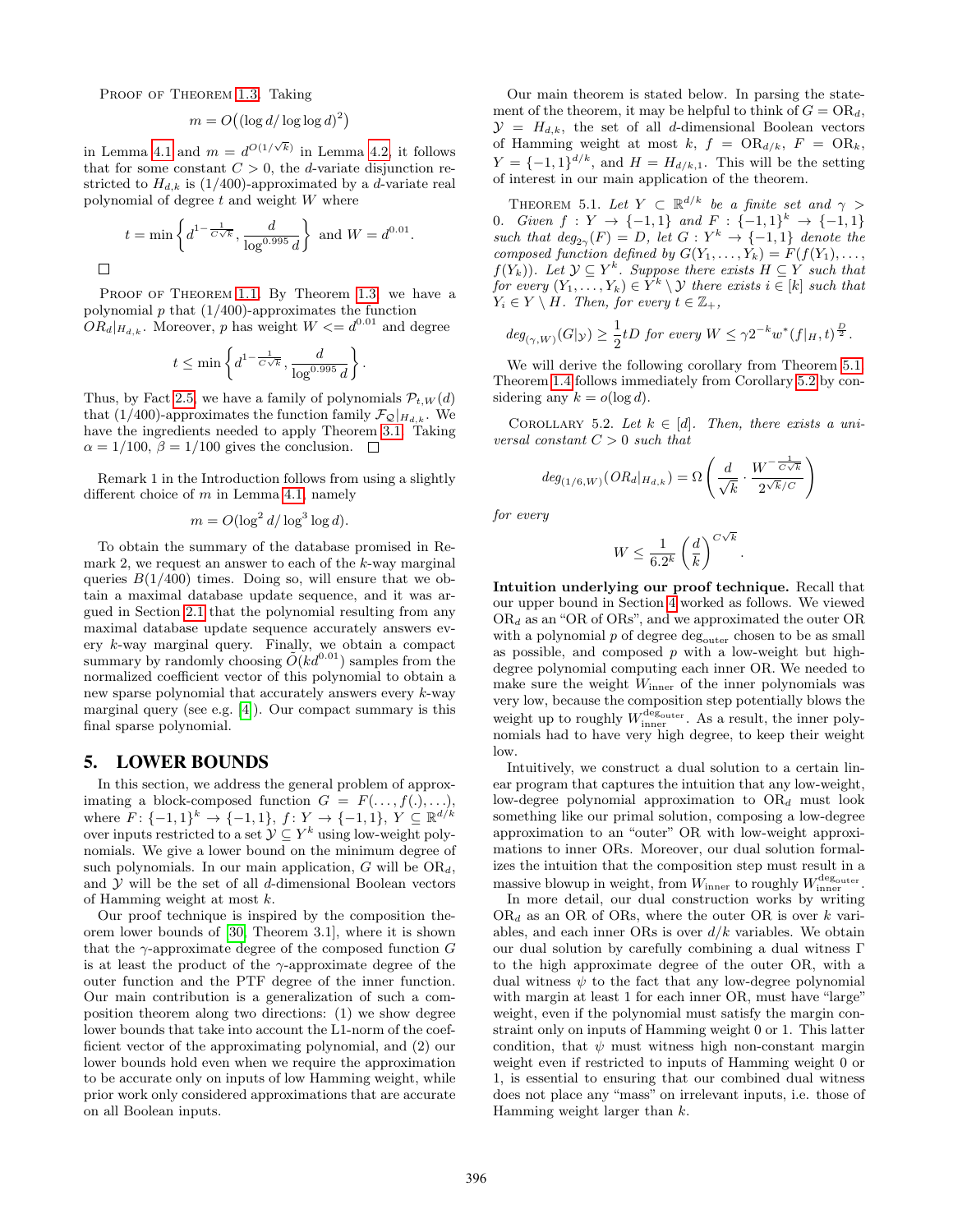### 5.1 Duality Theorems

In the rest of the section, we let  $\chi_S(x) = \prod_{i \in S} x_i$  for any given set  $S \subseteq [d]$ . The question of existence of a weight W polynomial with small degree that  $\gamma$ -approximates a given function can be expressed as a feasibility problem for a linear program. Now, in order to show the non-existence of such a polynomial, it is sufficient to show infeasibility of the linear program. By duality, this is equivalent to demonstrating the existence of a solution to the corresponding dual program. We begin by summarizing the duality theorems that will be useful in exhibiting this witness.

<span id="page-10-0"></span>THEOREM 5.3  $((\gamma, W)$ -APPROXIMATE DEGREE). Fix  $\gamma$  $\geq 0$  and let  $f: Y \to \{-1,1\}$  be given for some finite set  $\overline{Y} \subset \mathbb{R}^d$ . Then,  $deg_{(\gamma,W)}(f) \geq t+1$  if and only if there exists a function  $\Psi: Y \to \mathbb{R}$  such that

1. 
$$
\sum_{y \in Y} |\Psi(y)| = 1
$$
,  
\n2.  $\sum_{y \in Y} \Psi(y) f(y) - W \cdot |\sum_{y \in Y} \Psi(y) \chi_S(y)| > \gamma$  for every  
\n $S \subseteq [d], |S| \le t$ .

PROOF. By definition,  $deg_{(\gamma,W)}(f) \leq t$  if and only if  $\exists(\lambda_S)_{S\subseteq [d],|S|\leq t}$ :

$$
\sum_{S \subseteq [d], |S| \le t} |\lambda_S| \le W, \text{ and}
$$

$$
\left| f(y) - \sum_{S \subseteq [d], |S| \le t} \lambda_S \chi_S(y) \right| \le \gamma \ \forall \ y \in Y.
$$

By Farkas' lemma,  $\deg_{(\gamma,W)}(f) \leq t$  if and only if  $\# \Psi : Y \to Y$ R such that

$$
\frac{1}{W} \sum_{y \in Y} (f(y)\Psi(y) - \gamma |\Psi(y)|) > \left| \sum_{y \in Y} \chi_S(y)\Psi(y) \right|
$$
  

$$
\forall S \subseteq [d], |S| \le t. \quad \Box
$$

The dual witness that we construct to prove Theorem [5.1](#page-9-1) is obtained by combining a dual witness for the large nonconstant margin weight of the inner function with a dual witness for the large approximate degree for the outer function. The duality conditions for these are given below. The proof of the duality condition for the case of  $\gamma$ -approximate degree is well-known, so we omit the proof for brevity.

<span id="page-10-2"></span>THEOREM 5.4  $(\gamma$ -APPROXIMATE DEGREE). [\[5,](#page-13-11) [31,](#page-14-9) [37\]](#page-14-19) Fix  $\gamma \geq 0$  and let  $f: Y \to \{-1,1\}$  be given, where  $Y \subset \mathbb{R}^d$ is a finite set. Then,  $deg_{\gamma}(f) \geq t+1$  if and only if there exists a function  $\Gamma: Y \to \mathbb{R}$  such that

- 1.  $\sum_{y \in Y} |\Gamma(y)| = 1$ ,
- 2.  $\sum_{y \in Y} \Gamma(y)p(y) = 0$  for every polynomial p of degree at most t, and
- 3.  $\sum_{y \in Y} \Gamma(y) f(y) > \gamma$ .

<span id="page-10-1"></span>Theorem 5.5 (non-constant margin weight). Let  $Y \subset \mathbb{R}^d$  be a finite set, let  $f: Y \to \{1, -1\}$  be a given function and  $w > 0$ . The non-constant margin weight  $w^*(f,t) \geq$ w if and only if there exists a distribution  $\mu: Y \to [0,1]$ such that

1.  $\sum_{y \in Y} \mu(y) f(y) = 0$ 

2. 
$$
\left| \sum_{y \in Y} \mu(y) f(y) \chi_S(y) \right| \leq \frac{1}{w}
$$
 for every  $S \subseteq [d], |S| \leq t$ .

PROOF. Let  $S = \{S \subseteq [d] : |S| \le t\}, \overline{S} = S \setminus \{\emptyset\}.$ By definition,  $w^*(f,t)$  is expressed by the following linear program:

$$
\min \sum_{S \in \overline{S}} |\lambda_S|
$$
  

$$
f(y) \sum_{S \in \mathcal{S}} \lambda_S \chi_S(y) \ge 1 \ \forall \ y \in Y.
$$

The above linear program can be restated as follows:

$$
\min \sum_{S \in \overline{S}} \alpha_S
$$

$$
\alpha_S + \lambda_S \ge 0 \ \forall \ S \in \overline{S},
$$

$$
\alpha_S - \lambda_S \ge 0 \ \forall \ S \in \overline{S},
$$

$$
f(y) \sum_{S \in S} \lambda_S \chi_S(y) \ge 1 \ \forall \ y \in Y, \text{ and}
$$

$$
\alpha_S \ge 0 \ \forall \ S \in \overline{S}.
$$

The dual program is expressed below:

$$
\max \sum_{y} \mu(y)
$$

$$
u_1(S) + u_2(S) \le 1 \ \forall \ S \in \overline{S},
$$

$$
\sum_{y \in Y} \mu(y)f(y)\chi_S(y) + u_1(S) - u_2(S) = 0 \ \forall \ S \in \overline{S},
$$

$$
\sum_{y \in Y} \mu(y)f(y) = 0,
$$

$$
\mu(y) \ge 0 \ \forall \ y \in Y, \ u_1(S), u_2(S) \ge 0 \ \forall \ S \in \overline{S}.
$$

By standard manipulations, the above dual program is equivalent to

$$
\max \sum_{y} \mu(y)
$$

$$
\sum_{y \in Y} \mu(y)\chi_S(y)f(y)| \le 1 \ \forall \ S \in \overline{S}
$$

$$
\sum_{y \in Y} \mu(y)f(y) = 0,
$$

$$
\mu(y) \ge 0 \ \forall \ y \in Y
$$

Finally, given a distribution  $\mu'$  satisfying the hypothesis of the theorem, one can obtain a dual solution  $\mu$  to show that  $w^*(f,t) \geq w$  by taking

$$
v^{-1} = \max_{S \in \mathcal{S}} |\sum_{y \in Y} \mu'(y) \chi_S(y) f(y)|
$$

and setting  $\mu(y) = w\mu'(y) \,\forall \, y \in Y$ . In the other direction, if  $w^*(f,t) \geq w$ , then we have a dual solution  $\mu$  satisfying the above dual program such that  $\sum_{y \in Y} \mu(y) = w^*(f, t)$ . By setting  $\mu'(y) = \mu(y)/w^*(f,t)$   $\forall y \in Y$ , we obtain the desired distribution.  $\square$ 

### 5.2 Proof of Theorem [5.1](#page-9-1)

|

 $\iota$ 

Our approach to exhibiting a dual witness as per Theorem [5.3](#page-10-0) is to build a dual witness by appropriately combining the dual witnesses for the "hardness" of the inner and outer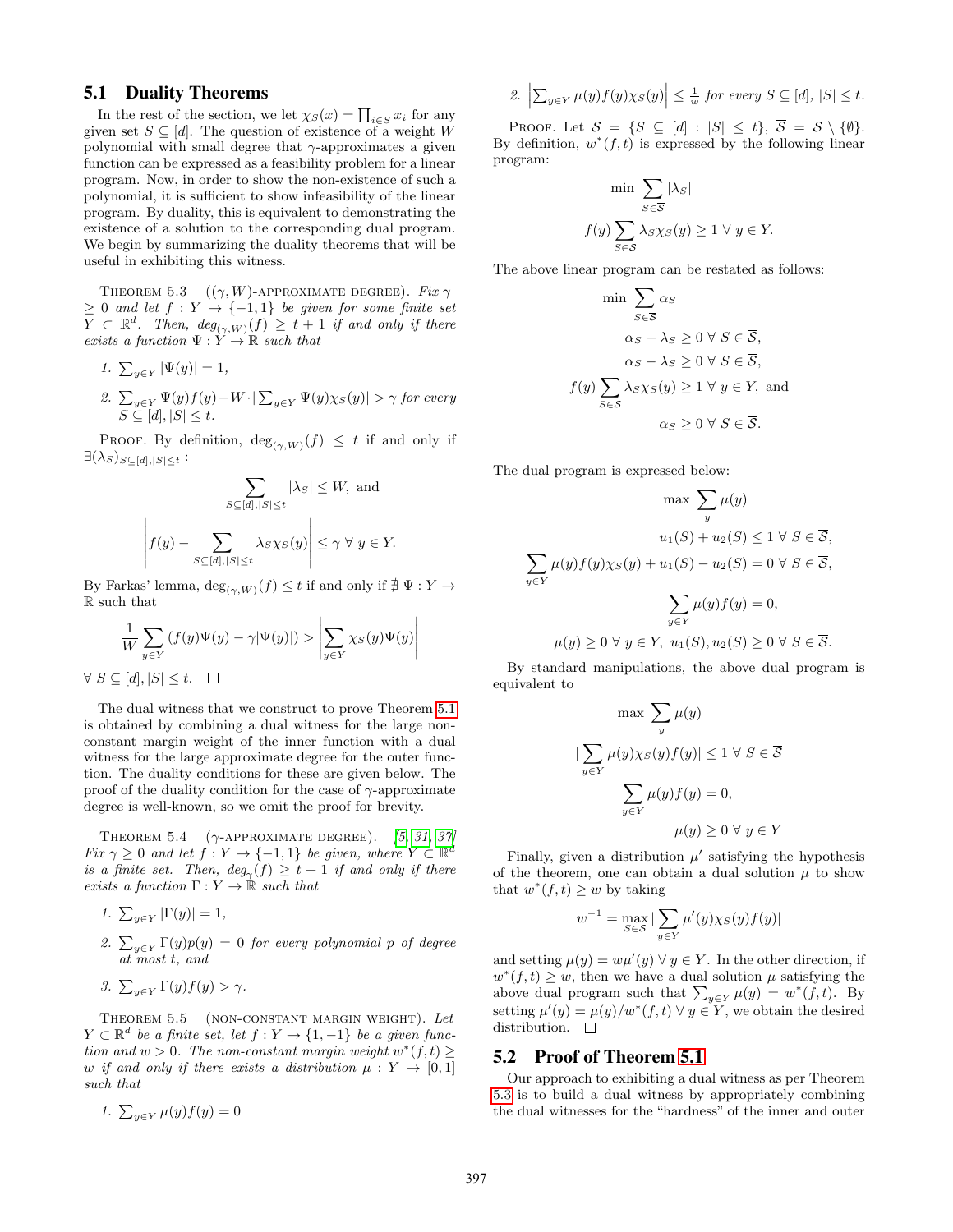functions. Our method of combining the dual witnesses is inspired by the technique of [\[30,](#page-14-10) Theorem 3.7].

PROOF OF THEOREM [5.1.](#page-9-1) Let  $w = w^*(f|_H, t)$ . We will exhibit a dual witness function  $\Psi: \mathcal{Y} \to \mathbb{R}$  corresponding to Theorem [5.3](#page-10-0) for the specified choice of degree and weight. For  $y \in Y^k$ , let  $Y_i = (y_{(i-1)(d/k)+1}, \ldots, y_{id/k})$ . By Theorem [5.5,](#page-10-1) we know that there exists a distribution  $\mu : H \to \mathbb{R}$  such that

<span id="page-11-3"></span>
$$
\sum_{y \in H} \mu(y) f(y) = 0, \tag{2}
$$

$$
\left| \sum_{y \in H} \mu(y) f(y) \chi_S(y) \right| \leq \frac{1}{w} \forall S \subseteq \left[ \frac{d}{k} \right], |S| \leq t \quad (3)
$$

We set  $\mu(y) = 0$  for  $y \in Y \setminus H$ .

Since  $\deg_{2\gamma}(F) = D$ , by Theorem [5.4,](#page-10-2) we know that there exists a function  $\Gamma: \{-1,1\}^k \to \mathbb{R}$  such that

$$
\sum_{x \in \{-1,1\}^k} |\Gamma(x)| = 1,
$$
\n
$$
\sum_{x \in \{-1,1\}^k} |\Gamma(x)| = 0
$$
\n(4)

$$
x \in \{-1,1\}^k
$$

for every polynomial  $p$  of degree at most  $D$ , and (5)

$$
\sum_{x \in \{-1,1\}^k} \Gamma(x) F(x) > 2\gamma. \tag{6}
$$

Consider the function  $\Psi: Y^k \to \mathbb{R}$  defined as  $\Psi(y) =$  $2^k \Gamma(f(Y_1), \ldots, f(Y_k)) \prod_{i=1}^k \mu(Y_i)$ . By the hypothesis of the theorem, we know that if  $(Y_1, \ldots, Y_k) \in Y^k \setminus \mathcal{Y}$ , then there exists  $i \in [k]$  such that  $Y_i \in Y \setminus H$  and hence  $\mu(Y_i) = 0$  and therefore  $\Psi(Y_1,\ldots,Y_k)=0.$ 

1.

$$
\sum_{y \in \mathcal{Y}} |\Psi(y)| = \sum_{y \in \mathcal{Y}} 2^k |\Gamma(f(Y_1), \dots, f(Y_k))| \prod_{i=1}^k \mu(Y_i)
$$
  
=  $2^k \mathbb{E}_{y \sim \Phi}(|\Gamma(f(Y_1), \dots, f(Y_k))|)$ 

where  $y \sim \Phi$  denotes y chosen from the product distribution  $\Phi: Y^k \to [0,1]$  defined by  $\Phi(y) = \prod_{i \in [k]} \mu(Y_i)$ . Since  $\sum_{y \in Y} \mu(y) f(y) = 0$ , it follows that if  $Y_i$  is chosen with probability  $\mu(Y_i)$ , then  $f(Y_i)$  is uniformly distributed in  $\{-1, 1\}$ . Consequently,

$$
\sum_{y \in \mathcal{Y}} |\Psi(y)| = 2^k \mathbb{E}_{z \sim_U \{-1,1\}^k} (|\Gamma(z_1, \ldots, z_k)|) = 1.
$$

The last equality is by using [\(4\)](#page-11-0).

2. By the same reasoning as above, it follows from [\(6\)](#page-11-1) that

$$
\sum_{y \in \mathcal{Y}} \Psi(y) G(y) = \sum_{z \in \{-1,1\}^k} \Gamma(z) F(z) > 2\gamma.
$$

3. Fix a subset  $S \subseteq [d]$  of size at most  $tD/2$ . Let  $S_i =$  $S \cap \{(i-1)(d/k) + 1, \ldots, id/k\}$  for each  $i \in [k]$ . Consequently,  $\chi_S(y) = \prod_{i=1}^k \chi_{S_i}(Y_i)$ .

Now using the Fourier coefficients  $\hat{\Gamma}(T)$  of the function Γ, we can express

$$
\Gamma(z_1,\ldots,z_k) = \sum_{T \subseteq [k]} \hat{\Gamma}(T) \prod_{i \in T} z_i = \sum_{\substack{T \subseteq [k], \\ |T| \ge D}} \hat{\Gamma}(T) \prod_{i \in T} z_i
$$

since  $\hat{\Gamma}(T) = 0$  if  $|T| < D$  by [\(5\)](#page-11-2). Hence,

$$
\Psi(y) = 2^k \sum_{\substack{T \subseteq [k], \\ |T| \ge D}} \hat{\Gamma}(T) \prod_{i \in T} f(Y_i) \mu(Y_i) \cdot \prod_{i \in [k] \setminus T} \mu(Y_i)
$$

Therefore,  $\sum_{y \in \mathcal{Y}} \Psi(y) \chi_S(y)$ 

<span id="page-11-0"></span>
$$
= \sum_{y \in \mathcal{Y}} \Psi(y) \prod_{i \in [k]} \chi_{S_i}(Y_i)
$$
  
\n
$$
= 2^k \sum_{y \in \mathcal{Y}} \left( \sum_{\substack{T \subseteq [k], \\ |T| \ge D}} \hat{\Gamma}(T) \prod_{i \in T} f(Y_i) \mu(Y_i) \cdot \prod_{i \in [k] \setminus T} \mu(Y_i) \right)
$$
  
\n
$$
\prod_{i \in [k]} \chi_{S_i}(Y_i)
$$
  
\n
$$
= 2^k \sum_{y \in \mathcal{Y}} \hat{\Gamma}(T)
$$
  
\n
$$
\sum_{y \in \mathcal{Y}} \left( \prod_{i \in T} f(Y_i) \mu(Y_i) \cdot \prod_{i \in [k] \setminus T} \mu(Y_i) \prod_{i \in [k]} \chi_{S_i}(Y_i) \right)
$$
  
\n
$$
= 2^k \sum_{\substack{T \subseteq [k], \\ |T| \ge D}} \hat{\Gamma}(T)
$$
  
\n
$$
\sum_{\substack{Y_1, \dots, Y_k \in H}} \left( \prod_{i \in T} f(Y_i) \mu(Y_i) \chi_{S_i}(Y_i) \right)
$$
  
\n
$$
\cdot \prod_{i \in [k] \setminus T} \mu(Y_i) \chi_{S_i}(Y_i) \right).
$$

<span id="page-11-2"></span><span id="page-11-1"></span>Rearranging, we have  $\sum_{y \in \mathcal{Y}} \Psi(y) \chi_S(y) =$ 

$$
2^{k} \sum_{\substack{T \subseteq [k], \\ |T| \ge D}} \hat{\Gamma}(T) \prod_{i \in T} \left( \sum_{Y_i \in H} f(Y_i) \mu(Y_i) \chi_{S_i}(Y_i) \right)
$$

$$
\prod_{i \in [k] \setminus T} \left( \sum_{Y_i \in H} \mu(Y_i) \chi_{S_i}(Y_i) \right). \tag{7}
$$

Now, we will bound each product term in the outer sum by  $w^{-D/2}$ . We first observe that for every  $i \in [k]$ ,

$$
\sum_{x \in H} \mu(x) \chi_{S_i}(x) \le \sum_{x \in H} \mu(x) = 1.
$$

If  $|S_i| \leq t$ , by [\(3\)](#page-11-3)

$$
\left|\sum_{x\in H} f(x)\mu(x)\chi_{S_i}(x)\right| \leq \frac{1}{w}.
$$

J.

If  $|S_i| > t$ , then

$$
\left|\sum_{x\in H} f(x)\mu(x)\chi_{S_i}(x)\right| \leq \sum_{x\in H} \mu(x) = 1.
$$

Since  $\sum_{i=1}^k |S_i| \leq tD/2$ , it follows that  $|S_i| \leq t$  for more than  $k - D/2$  indices  $i \in [k]$ . Thus, for each  $T \subseteq [k]$  such that  $|T| \ge D$ , there are at least  $D/2$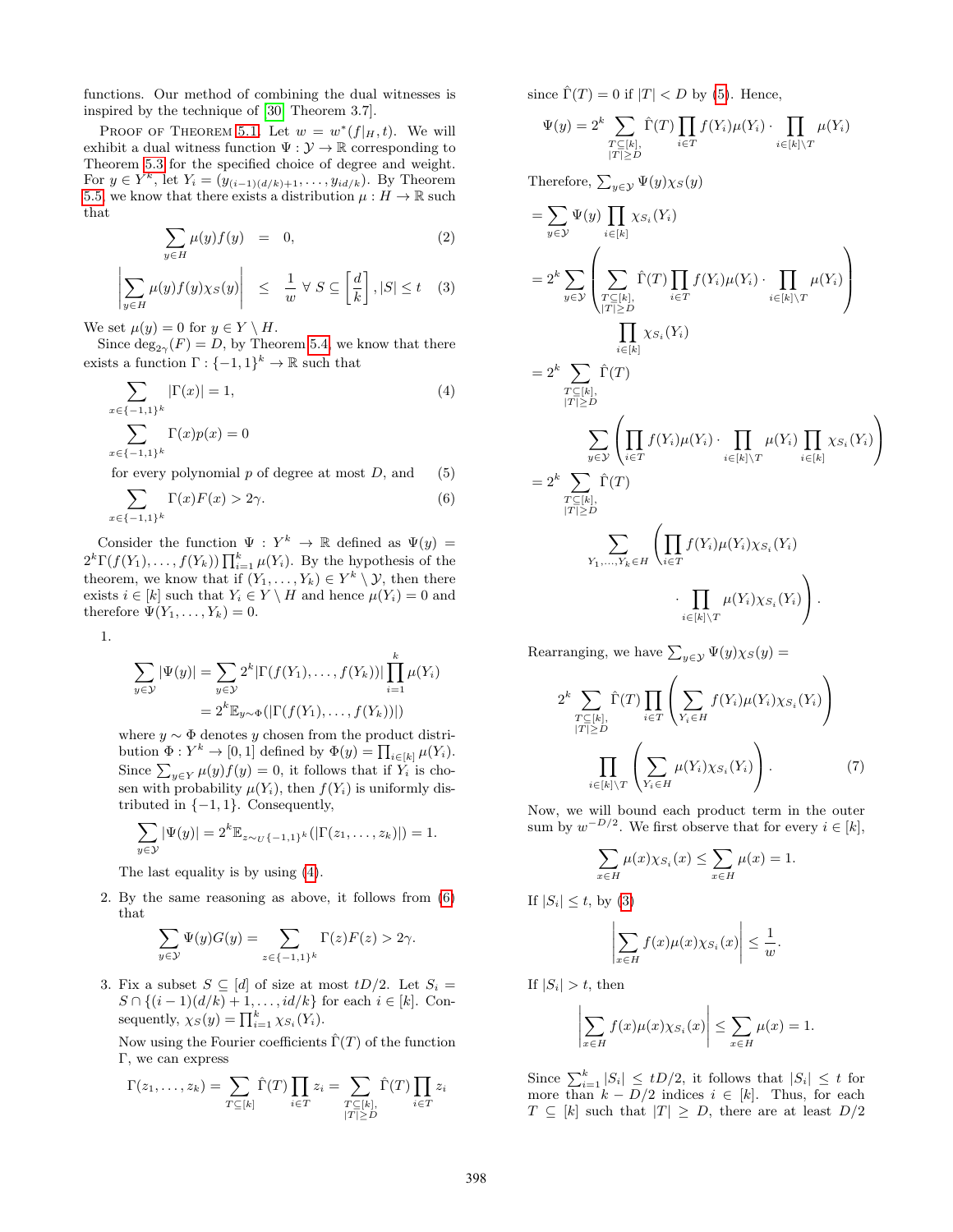indices  $i \in T$  such that  $|S_i| \leq t$ . Hence,

$$
\left|\sum_{y\in\mathcal{Y}}\Psi(y)\chi_S(y)\right|\leq 2^k w^{-\frac{D}{2}}\sum_{\substack{T\subseteq[k] \\ |T|\geq D}}\left|\widehat{\Gamma}(T)\right|\leq 2^k w^{-\frac{D}{2}}.
$$

Here, the last inequality is because  $|\hat{\Gamma}(T)| \leq 2^{-k}$  from  $(4).$  $(4).$ 

From 1, 2 and 3, we have

$$
\sum_{y \in \mathcal{Y}} \Psi(y) G(y) - W \max_{S \subseteq [d], |S| \le \frac{tD}{2}} \left| \sum_{y \in \mathcal{Y}} \Psi(y) \chi_S(y) \right| > \gamma
$$
  
if  $W \le \gamma 2^{-k} w^{D/2}$ .  $\square$ 

We now derive Corollary [5.2.](#page-9-2) We need the following theorems on the approximate degree and the non-constant margin weight of the  $OR_d$  function.

<span id="page-12-0"></span>THEOREM 5.6 (APPROXIMATE DEGREE OF  $OR_d$  [\[27\]](#page-14-20)).

$$
deg_{1/3}(OR_d) = \Theta(\sqrt{d}).
$$

<span id="page-12-1"></span>LEMMA 5.7 (MARGIN WEIGHT OF  $OR_d$ ).

$$
w^*(OR_d|_{H_{d,1}}, t) \ge d/t.
$$

PROOF. The function

$$
\mu(x) = \begin{cases} 1/2 & \text{if } x = (1, \dots, 1), \\ 1/2d & \text{if } x \in H_{d,1} \setminus \{(1, \dots, 1)\}. \end{cases}
$$

acts as the dual witness in Theorem [5.5.](#page-10-1)  $\Box$ 

PROOF OF COROLLARY [5.2.](#page-9-2) We use Theorem [5.1](#page-9-1) in the following setting. Let  $Y = \{-1,1\}^{d/k}$ , the inner function  $f: Y \to \{-1,1\}$  be  $OR_{d/k}$  and the outer function  $F:$  $\{-1,1\}^k \to \{-1,1\}$  be OR<sub>k</sub>,  $\mathcal{Y} = H_{d,k}$  and  $H = H_{d/k,1}$ . By a simple counting argument, if  $(Y_1, \ldots, Y_k) \in \{-1, 1\}^d$  $\setminus$  $H_{d,k}$ , then there exists  $i \in [k]$  such that  $Y_i \in \{-1,1\}^{d/k} \setminus$  $H_{d/k,1}$ . Further, by Theorem [5.6,](#page-12-0) we know that  $\deg_{1/3}(F) =$  $\Theta(\sqrt{k})$  and by Claim [5.7,](#page-12-1) we know that  $w^*(f|_H, t) \ge d/kt$ . Therefore, by Theorem [5.1,](#page-9-1) we have that, for every  $t \in \mathbb{Z}_+$ ,

$$
\deg_{1/6,W}(OR_d|_{H_{d,k}}) = \Omega\left(t\sqrt{k}\right)
$$

for every

$$
W \le \frac{1}{6} 2^{-k} \left(\frac{d}{kt}\right)^{C\sqrt{k}}
$$

.

We obtain the conclusion by taking

$$
t = \lfloor (d/k)(6W2^k)^{-1/C\sqrt{k}} \rfloor.
$$

Since  $W \leq (1/6)2^{-k} (d/k)^{C\sqrt{k}}$ , it follows that  $t \geq 1$  and hence is a valid choice for t in applying Theorem [5.1.](#page-9-1)  $\Box$ 

Comparison to [\[29\]](#page-14-8). As described in the beginning of Section [4,](#page-7-0) Lemma 8 of the work of Servedio et al. [\[29\]](#page-14-8) can be shown to imply that any polynomial  $p$  of weight  $W$  that  $1/3$ -approximates the OR<sub>d</sub> function on all Boolean inputs requires degree  $\Omega(d/\log W)$ .<sup>[1](#page-12-2)</sup> The proof in [\[29\]](#page-14-8) relies on a

Markov-type inequality that bounds the derivative of a univariate polynomial in terms of its degree and the size of its coefficients. The proof of this Markov-type inequality is non-constructive and relies on complex analysis.

Here, we observe that our dual witness construction used to prove Corollary [5.2](#page-9-2) also yields a general lower bound on the tradeoffs achievable between the weight and degree of the approximating polynomial  $p$ , even when we require  $p$ to be accurate only on inputs of Hamming weight at most  $O(\log W)$  (see Theorem [5.8\)](#page-12-3). The methods of Servedio et al. do not yield any non-trivial lower bound on the degree in this setting. We also believe our proof technique is of interest in comparison to the methods of Servedio et al. as it is constructive (exhibiting an explicit dual witness for the lower bound) and avoids the use of complex analysis.

<span id="page-12-3"></span>THEOREM 5.8. Any polynomial  $p$  of weight W that  $1/6$ approximates the  $OR_d$  function on all Boolean inputs requires degree  $d/2^{O(\sqrt{\log W})}$ .

PROOF. As  $p$  is accurate on the entire Boolen hypercube, it is accurate on inputs of Hamming weight at most log W. The theorem follows by setting  $k = \log W$  in the statement of Corollary [5.2.](#page-9-2)  $\Box$ 

### 6. DISCUSSION

We gave a differentially private online algorithm for answering k-way marginal queries that runs in time  $2^{o(d)}$  per query, and guarantees accurate answers for databases of size  $\text{poly}(d, k)$ . More precisely, we showed that if there exists a polynomial of degree  $t$  and weight  $W$  approximating the d-variate OR function on Boolean inputs of Hamming weight at most  $k$ , then a variant of the private multiplicative weights algorithm can answer k-way marginal queries in time roughly  $\begin{pmatrix} d \\ t \end{pmatrix}$  per query and guarantee accurate answers on databases of size roughly  $W\sqrt{d}$ . To this end, we gave a new construction showing the existence of polynomial approximations to the OR function on inputs of low Hamming weight. Specifically, we showed that polynomials of weight  $d^{0.01}$  and degree  $d^{1-\Omega(1/\sqrt{k})}$  exist.

Practical Considerations. Our algorithm for answering  $k$ -way marginals is essentially the same as in [\[19\]](#page-14-1) except for using a different set of base functions (specifically, the set of all low-degree parities), which leads to an efficiency gain. We note that our algorithm degrades smoothly to the private multiplicative weights algorithm as the degree of the promised polynomial approximation increases, and never gives a worse running time. This behavior suggests that our algorithm may lead to practical improvements even for relatively small values of d, for which the asymptotic analysis does not apply. In such cases one might use an alternative

value at most W, and  $1/2 \leq \max_{x \in [0,1]} |P(x)| \leq R$ , then  $\max_{x \in [0,1]} |P'(x)| = O(\deg(P) \cdot R \cdot (\log W + \log \deg(P))),$ where  $P'(x)$  denotes the derivative of P at x, and deg(P) denotes the degree of P. By inspection of the proof, it is easily seen that if the  $L_1$ -norm of the coefficients of  $P$  is bounded by  $W$ , then the following slightly stronger conclusion holds:  $\max_{x \in [0,1]} |P'(x)| = O(\deg(P) \cdot R \cdot \log W).$ When combined with the symmetrization argument of [\[29\]](#page-14-8), this stronger conclusion implies: any polynomial  $p$  of weight W that  $1/3$ -approximates the OR<sub>d</sub> function on all Boolean inputs requires degree  $\Omega(d/\log W)$ .

<span id="page-12-2"></span><sup>&</sup>lt;sup>1</sup>More precisely, [\[29,](#page-14-8) Lemma 8] as stated shows that if the coefficients of a univariate polynomial  $P$  each have absolute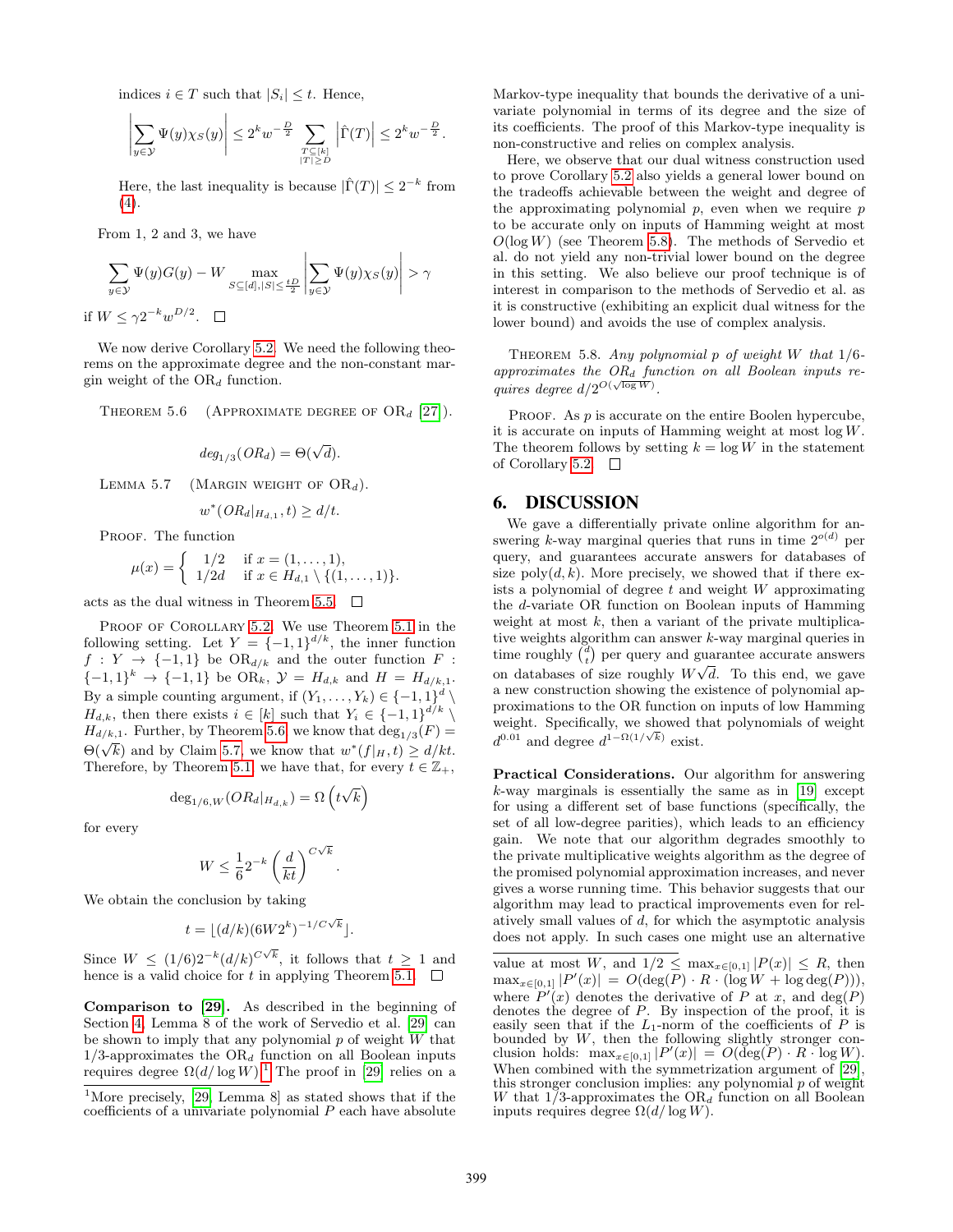but similar analysis that shows the existence of a polynomial of degree  $kd^{1-c/k}$  and weight  $d^c$  (for any  $0 < c < k$ ) that exactly computes the d-variate OR function on inputs of Hamming weight at most  $k$ . Such a polynomial may be obtained as in our construction, by breaking the d-variate OR function into an OR of ORs, and using a degree  $k$  polynomial defined via polynomial interpolation, instead of Chebyshev polynomials, to approximate the outer OR on inputs of Hamming weight at most  $k$ . This variant does achieve asymptotic properties not shared by the algorithm of Theorem [1.1,](#page-1-1) owing to the fact that it uses exact rather than approximate representations of the database: for any constant k, this variant also runs in time  $\exp\left(d^{1-\Omega(1)}\right)$ , and achieves worst-case additive error  $o(1)$  for sufficiently large databases, i.e., for  $n \gtrsim \tilde{O}(d^c)$ .

Relationship with [\[12,](#page-13-7) [26\]](#page-14-21). As we mentioned in the introduction, in subsequent work, Dwork et al. [\[12\]](#page-13-7) show how to privately release marginals in a very different parameter regime from what we consider here. Although their algorithm is quite different from ours, there are some important similarities. Their algorithm is based on a recent algorithm of Nikolov et. al. [\[26\]](#page-14-21) for answering arbitrary counting queries. This algorithm proceeds as follows. First, it adds noise  $O(|\mathcal{Q}|^{1/2}/|\mathcal{D}|)$  to the answer to every query to obtain a vector of noisy answers. The noise is sufficient to ensure differential privacy. Second, it "projects" the vector of noisy answers onto the convex body  $K$  consisting of all vectors of answers that are consistent with some real database. Surprisingly, the projection step will improve the accuracy. In fact, Nikolov et al. [\[26\]](#page-14-21) show that the projected answers will be accurate even for very small databases. However current best algorithms for projecting on the body  $K$  require time  $2^{O(d)}$  for an arbitrary set of queries.

Dwork et al.  $[12]$  show that for the set of k-way marginals there is a convex body  $L$  such that the projection into  $L$ can be computed in time  $\text{poly}(\binom{d}{\leq k})$  and L approximates K well enough to achieve accuracy on smaller databases than would be achievable with independent noise (however, these databases still have size  $d^{\Omega(k)}$ ). Our approximation of  $f_D$  by low-weight polynomials of degree  $t = o(d)$  can be shown to imply a polytope  $L'$  with  $2^{o(d)}$  vertices—which is sufficient to imply that projection can be computed in time  $2^{o(d)}$  that approximates  $K$  well enough to achieve accuracy on databases of nearly optimal size (i.e., size roughly  $kd^{0.51}$ ). Thus our approximation-theoretic approach is relevant for understanding the capabilities and limitations of algorithms in the Nikolov et al. [\[26\]](#page-14-21) framework.

Future Directions. Our lower bounds show that our polynomial approximation to the  $OR_d$  function on inputs of Hamming weight  $k$  is essentially the best possible; in particular, we cannot hope to substantially improve the running time on  $poly(d, k)$  size databases by giving approximating polynomials with better weight and degree bounds. This also rules out several natural candidates that can themselves be computed exactly by a low-weight polynomial of low-degree (e.g., the set of small-width conjunctions).

However, we do not know if it is possible to do better by using different feature spaces (other than the set of all lowdegree monomials) to approximate all disjunctions over d variables. There is some additional evidence from prior work

that low-degree monomials may be the optimal choice: if the parameter of significance is the size of the set of functions used to approximate disjunctions on inputs of Hamming weight at most  $k$ , then low-degree monomials are indeed optimal [\[31\]](#page-14-9) (see also Section 5 in the full version of [\[34\]](#page-14-4)). It would be interesting to determine whether this optimality still holds when we restrict the  $L_1$  weight of the linear combinations used in the approximations to be  $\text{poly}(d)$ .

Acknowledgments. We thank Salil Vadhan for helpful discussions about this work.

# 7. REFERENCES

- <span id="page-13-13"></span>[1] B. Barak, K. Chaudhuri, C. Dwork, S. Kale, F. McSherry, and K. Talwar. Privacy, accuracy, and consistency too: a holistic solution to contingency table release. In PODS, pages 273–282, 2007.
- <span id="page-13-1"></span>[2] A. Blum, C. Dwork, F. McSherry, and K. Nissim. Practical privacy: the sulq framework. In PODS, pages 128–138, 2005.
- <span id="page-13-3"></span>[3] A. Blum, K. Ligett, and A. Roth. A learning theory approach to non-interactive database privacy. In STOC, pages 609–618, 2008.
- <span id="page-13-14"></span>[4] J. Bruck and R. Smolensky. Polynomial Threshold Functions,  $AC^0$  Functions, and Spectral Norms.  $SIAM$ J. Comput., 21(1):33–42, 1992.
- <span id="page-13-11"></span>[5] M. Bun and J. Thaler. Dual lower bounds for approximate degree and markov-bernstein inequalities. In Proceedings of 40th International Colloquium on Automata, Languages, and Programming, pages 303–314, 2013.
- <span id="page-13-9"></span>[6] M. Bun, J. Ullman, and S. P. Vadhan. Fingerprinting codes and the price of approximate differential privacy. CoRR, abs/1311.3158, 2013.
- <span id="page-13-6"></span>[7] M. Cheraghchi, A. Klivans, P. Kothari, and H. K. Lee. Submodular functions are noise stable. In Proceedings of the Twenty-Second Annual ACM-SIAM Symposium on Discrete Algorithms, SODA, pages 1586–1592, 2012.
- <span id="page-13-12"></span>[8] A. De. Lower bounds in differential privacy. In TCC, pages 321–338, 2012.
- <span id="page-13-2"></span>[9] I. Dinur and K. Nissim. Revealing information while preserving privacy. In PODS, pages 202–210, 2003.
- <span id="page-13-0"></span>[10] C. Dwork, F. McSherry, K. Nissim, and A. Smith. Calibrating noise to sensitivity in private data analysis. In TCC '06, pages 265–284, 2006.
- <span id="page-13-4"></span>[11] C. Dwork, M. Naor, O. Reingold, G. N. Rothblum, and S. P. Vadhan. On the complexity of differentially private data release: efficient algorithms and hardness results. In STOC '09, pages 381–390, 2009.
- <span id="page-13-7"></span>[12] C. Dwork, A. Nikolov, and K. Talwar. Efficient algorithms for privately releasing marginals via convex relaxations. CoRR, abs/1308.1385, 2013.
- <span id="page-13-10"></span>[13] C. Dwork and K. Nissim. Privacy-preserving datamining on vertically partitioned databases. In CRYPTO, pages 528–544, 2004.
- <span id="page-13-5"></span>[14] C. Dwork, G. N. Rothblum, and S. P. Vadhan. Boosting and differential privacy. In FOCS, pages 51–60, 2010.
- <span id="page-13-8"></span>[15] V. Feldman and P. Kothari. Learning coverage functions. Manuscript, 2013.